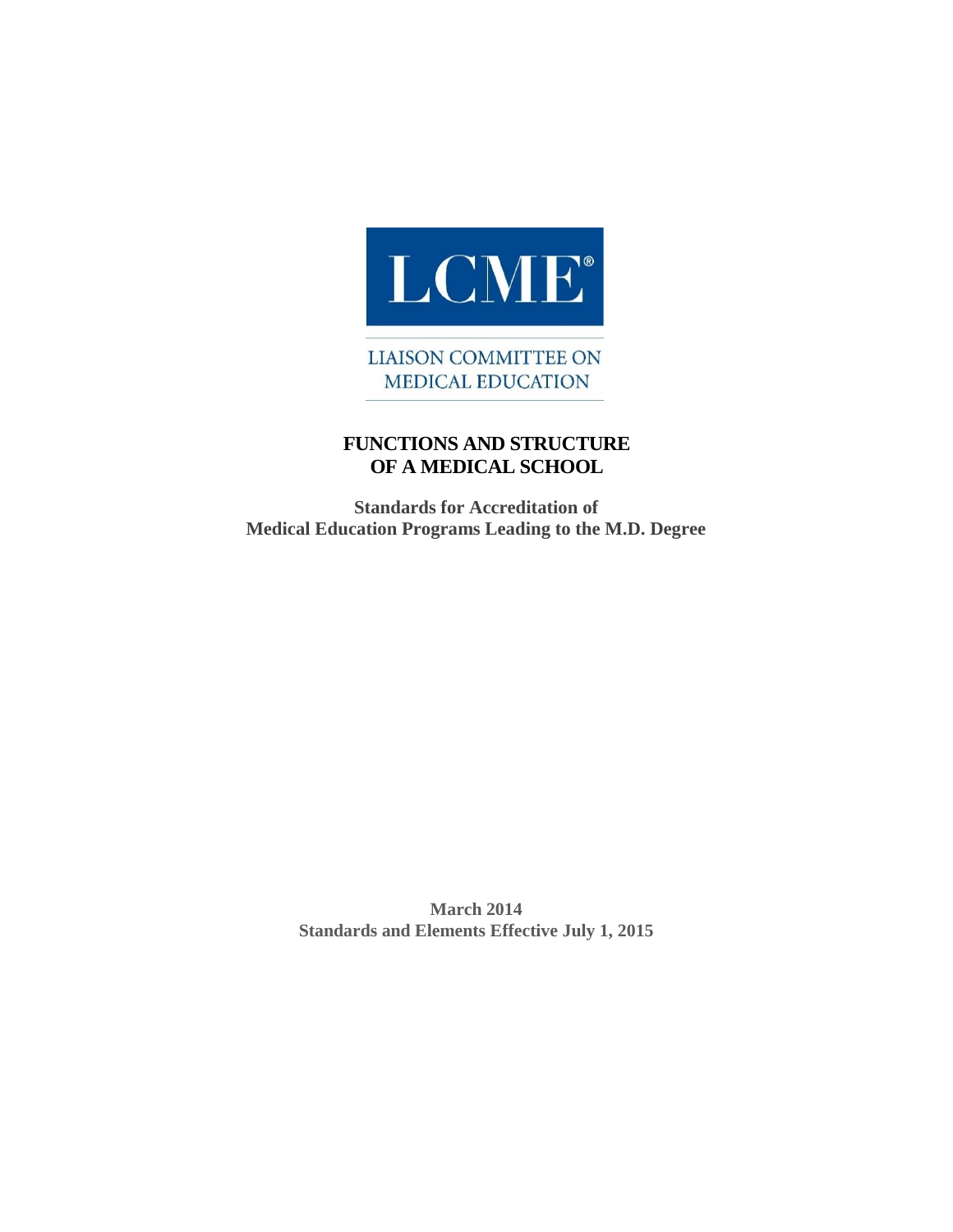Functions and Structure of a Medical School Standards for Accreditation of Medical Education Programs Leading to the M.D. Degree

© Copyright March 2014, Liaison Committee on Medical Education (LCME®). All material subject to this copyright may be photocopied for the noncommercial purpose of scientific or educational advancement, with citation.

LCME® is a registered trademark of the Association of American Medical Colleges and the American Medical Association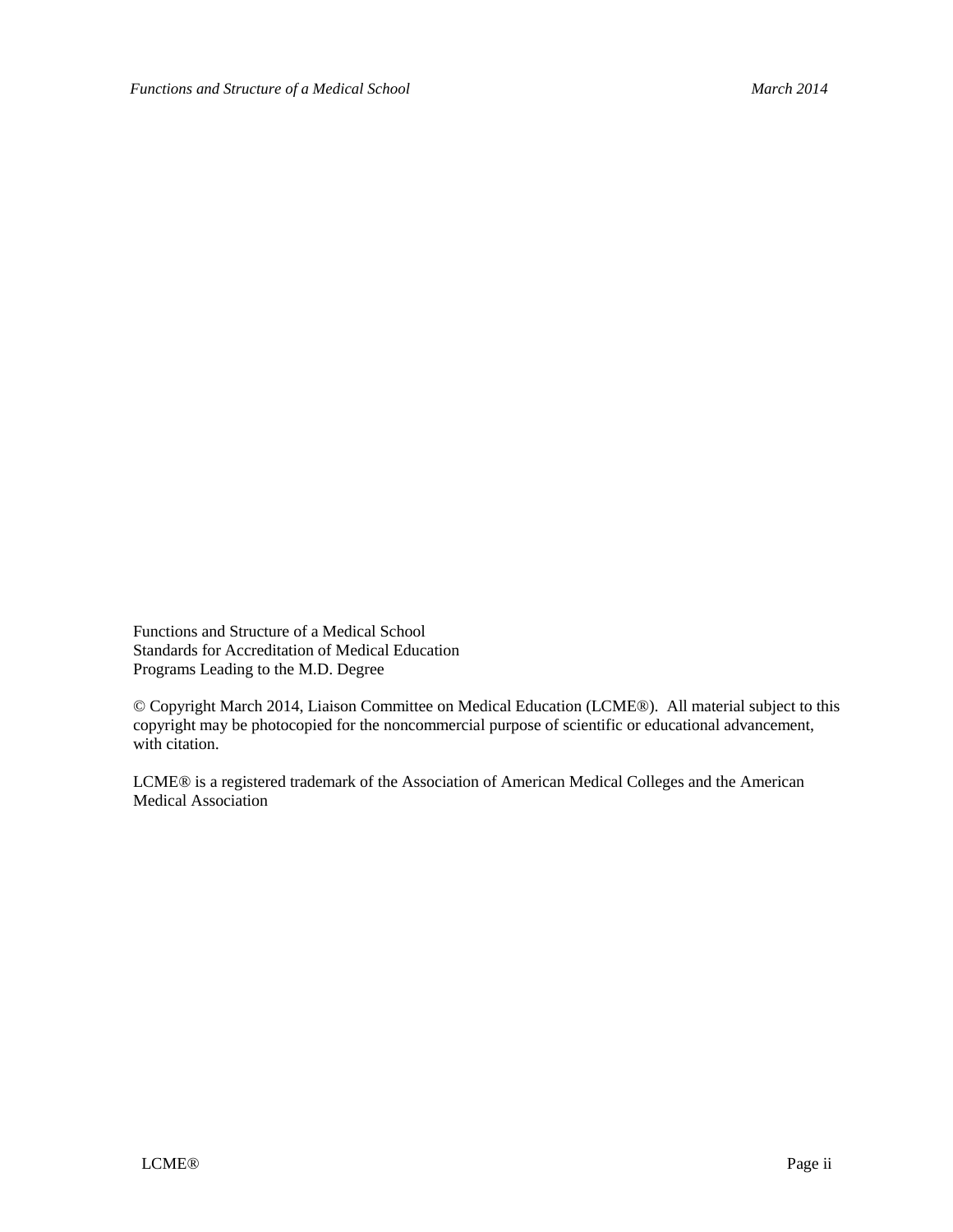## **Table of Contents**

| Standard 9: Teaching, Supervision, Assessment, and Student and Patient Safety16                 |  |
|-------------------------------------------------------------------------------------------------|--|
|                                                                                                 |  |
| Standard 11: Medical Student Academic Support, Career Advising, and Educational Records20       |  |
| Standard 12: Medical Student Health Services, Personal Counseling, and Financial Aid Services22 |  |
|                                                                                                 |  |
|                                                                                                 |  |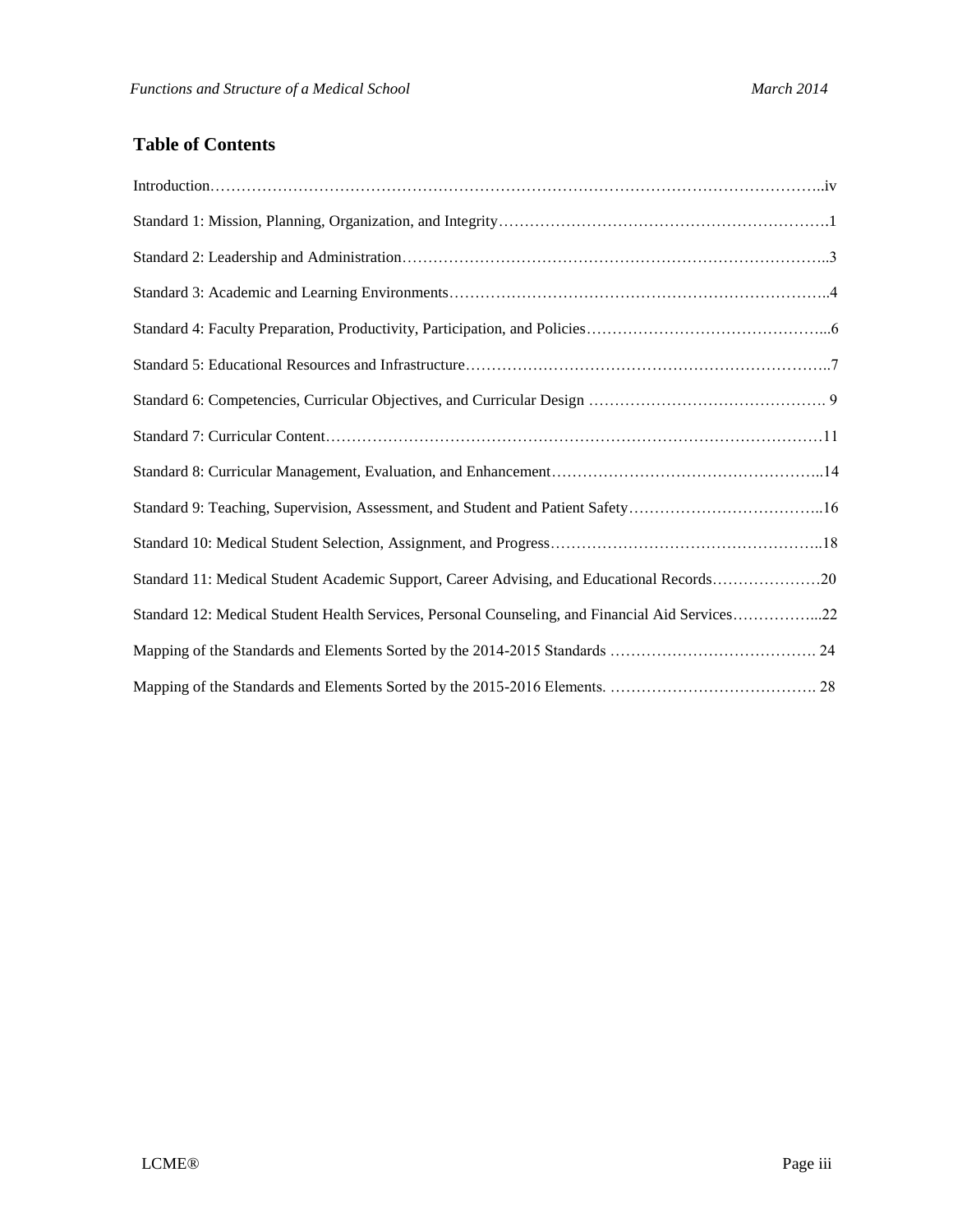#### **Introduction**

Accreditation is a voluntary, peer-review process designed to attest to the educational quality of new and established educational programs. The Liaison Committee on Medical Education (LCME®) accredits complete and independent medical education programs leading to the M.D. degree in which medical students are geographically located in the United States or Canada for their education and which are operated by universities or medical schools chartered in the United States or Canada. Accreditation of Canadian medical education programs is undertaken in cooperation with the Committee on Accreditation of Canadian Medical Schools. By judging the compliance of medical education programs with nationally accepted standards of educational quality, the LCME serves the interests of the general public and of the medical students enrolled in those programs.

To achieve and maintain accreditation, a medical education program leading to the M.D. degree in the U.S. must meet the standards contained in this document. The accreditation process requires a medical education program to provide assurances that its graduates exhibit general professional competencies that are appropriate for entry to the next stage of their training and that serve as the foundation for lifelong learning and proficient medical care. While recognizing the existence and appropriateness of diverse institutional missions and educational objectives, the LCME subscribes to the proposition that local circumstances do not justify accreditation of a substandard program of medical education leading to the M.D. degree.

The LCME regularly reviews the content of the standards and elements, and seeks feedback on their validity and clarity from its sponsor organizations and members of the medical education community. Changes to existing standards and elements that impose new or additional compliance requirements are reviewed by the LCME's sponsoring organizations and are considered at a public hearing before being adopted. Once approved, new or revised standards are published in *Functions and Structure of a Medical School* (F&S) and in the relevant version of the Data Collection Instrument (DCI), which will indicate when the changes become effective. Such periodic review may result in the creation or elimination of a specific standard and/or element, or a substantial reorganization of F&S content.

This edition of F&S differs substantially from previous versions. The content has been distilled into 12 standards, each with an accompanying set of elements. Each of the 12 LCME accreditation standards includes a concise statement of the principles that represent the standard. The elements of each standard specify the components that collectively constitute the standard; they are statements that identify the variables that need to be examined in evaluating a medical education program's compliance with the standard. The LCME will consider the totality of a program's responses to each of the elements associated with a specific standard in their determination of the program's compliance with that standard.

The process to achieve this revision was initiated in 2011-2012 to

• Enhance the efficiency of the accreditation process for medical education programs and the LCME by distilling the total number of standards from 132 to 12.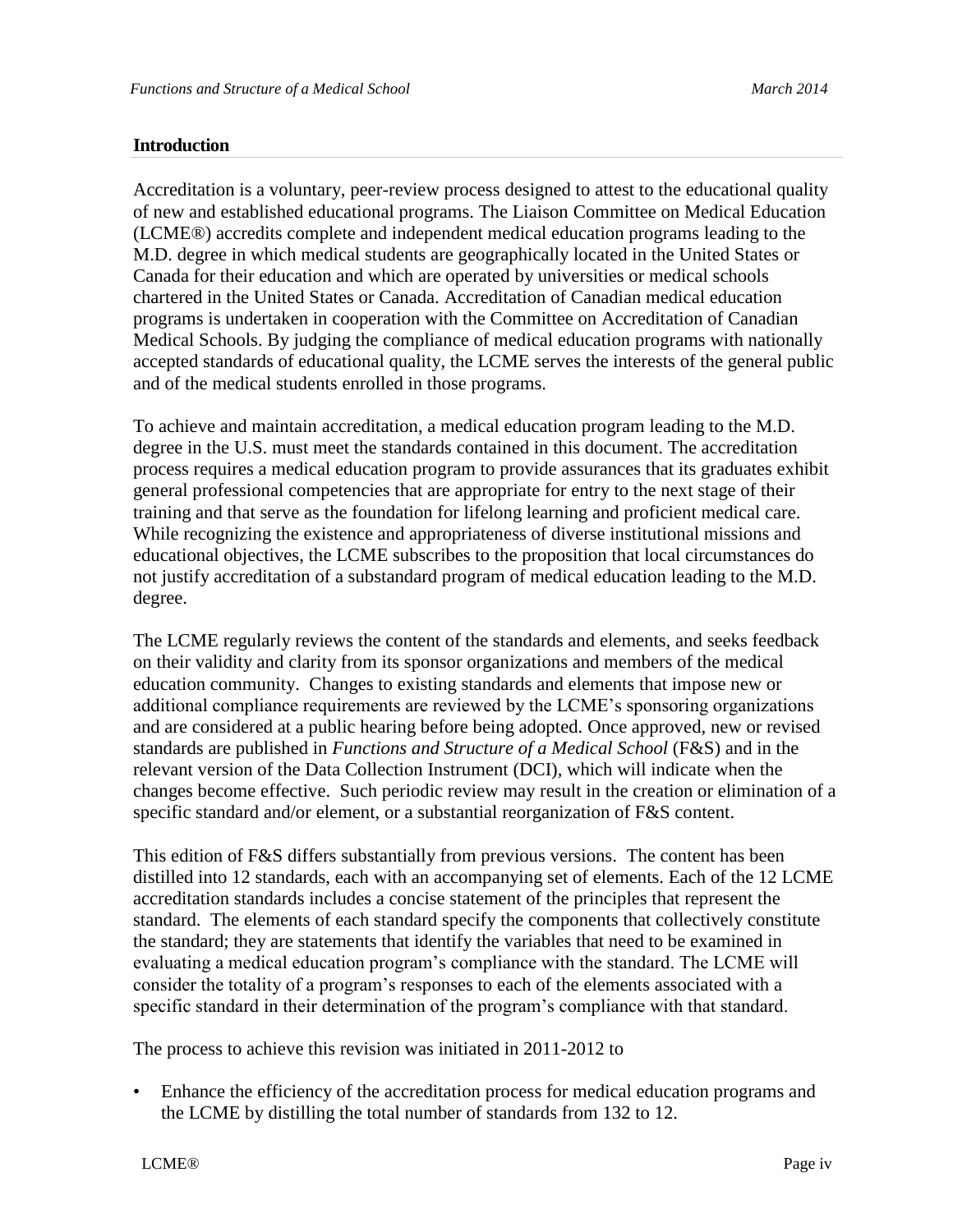- Refine standards by establishing meaningful groupings of relevant "elements" under the appropriate "parent" standard.
- Streamline standards by consolidating standards with similar purposes.
- Eliminate unnecessary redundancy across standards and delete standards for which measures of compliance are inadequate.
- Incorporate critical portions of existing annotations into standards and/or elements, when appropriate.
- Increase the emphasis on broad and shared educational values implicit in standards by replacing prescriptive ("should" and "must") language with simple declarative sentences.
- Ensure that the language of standards and elements is consistent with current interpretation by the LCME.

Additional information about the accreditation process and the standards and elements can be obtained from the LCME offices listed below or from the LCME website [\(www.lcme.org\)](http://www.lcme.org/).

LCME Secretariat LCME Secretariat Association of American Medical Colleges American Medical Association 655 K Street, NW, Suite 100 330 North Wabash Avenue Washington, DC 2001 Suite 39300 Phone: 202-828-0596 Chicago, IL 60611-5885

Phone: 312-464-4933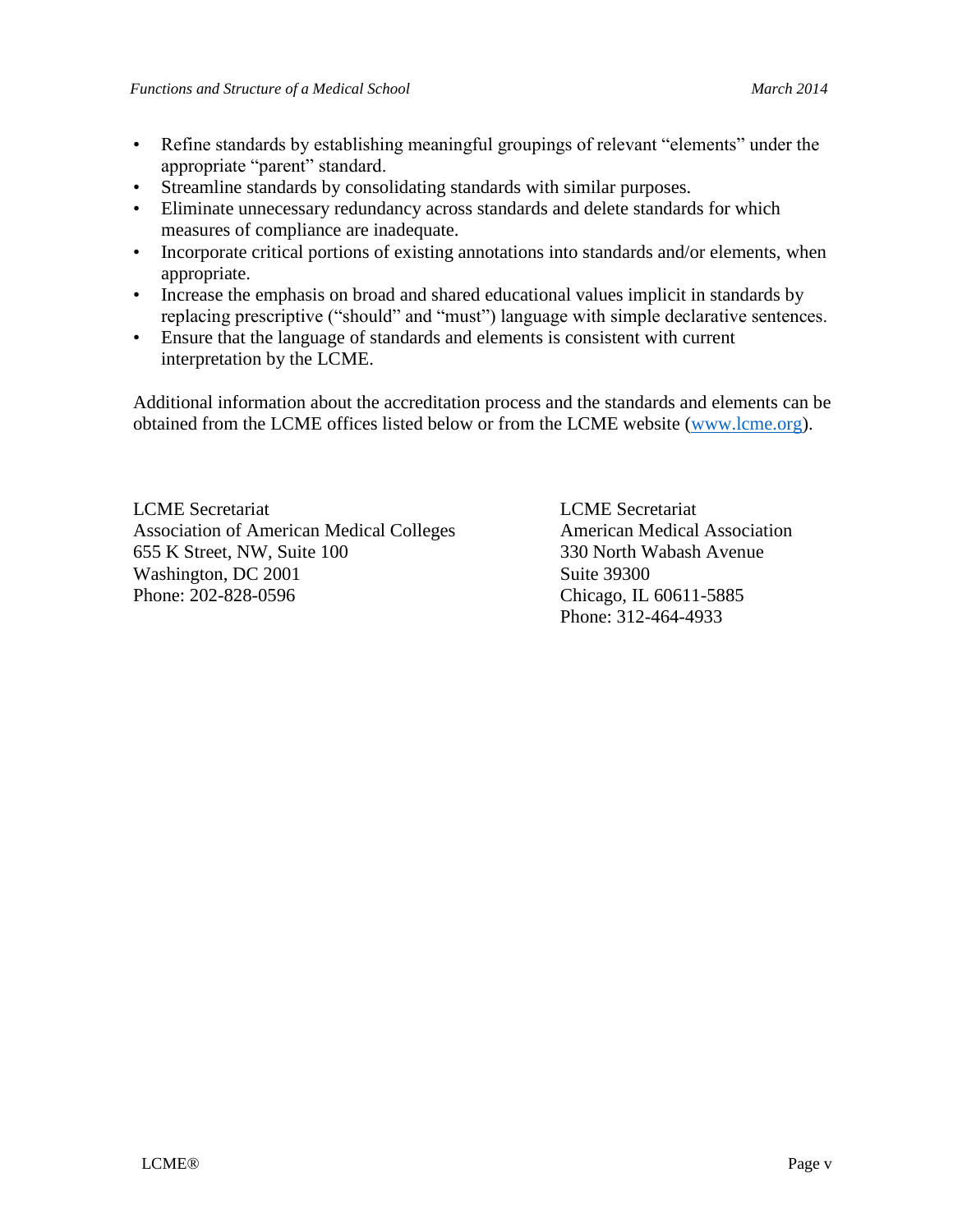# **Standard 1: Mission, Planning, Organization, and Integrity**

A medical school has a written statement of mission and goals for the medical education program, conducts ongoing planning, and has written bylaws that describe an effective organizational structure and governance processes. In the conduct of all internal and external activities, the medical school demonstrates integrity through its consistent and documented adherence to fair, impartial, and effective processes, policies, and practices.

## **1.1 Strategic Planning and Continuous Quality Improvement**

A medical school engages in ongoing planning and continuous quality improvement processes that establish short and long-term programmatic goals, result in the achievement of measurable outcomes that are used to improve programmatic quality, and ensure effective monitoring of the medical education program's compliance with accreditation standards.

#### **1.2 Conflict of Interest Policies**

A medical school has in place and follows effective policies and procedures applicable to board members, faculty members, and any other individuals who participate in decision-making affecting the medical education program to avoid the impact of conflicts of interest in the operation of the medical education program, its associated clinical facilities, and any related enterprises.

#### **1.3 Mechanisms for Faculty Participation**

A medical school ensures that there are effective mechanisms in place for direct faculty participation in decision-making related to the medical education program, including opportunities for faculty participation in discussions about, and the establishment of, policies and procedures for the program, as appropriate.

#### **1.4 Affiliation Agreements**

In the relationship between a medical school and its clinical affiliates, the educational program for all medical students remains under the control of the medical school's faculty, as specified in written affiliation agreements that define the responsibilities of each party related to the medical education program. Written agreements are necessary with clinical affiliates that are used regularly for required clinical experiences; such agreements may also be warranted with other clinical facilities that have a significant role in the clinical education program. Such agreements provide for, at a minimum

- The assurance of medical student and faculty access to appropriate resources for medical student education.
- The primacy of the medical education program's authority over academic affairs and the education/assessment of medical students.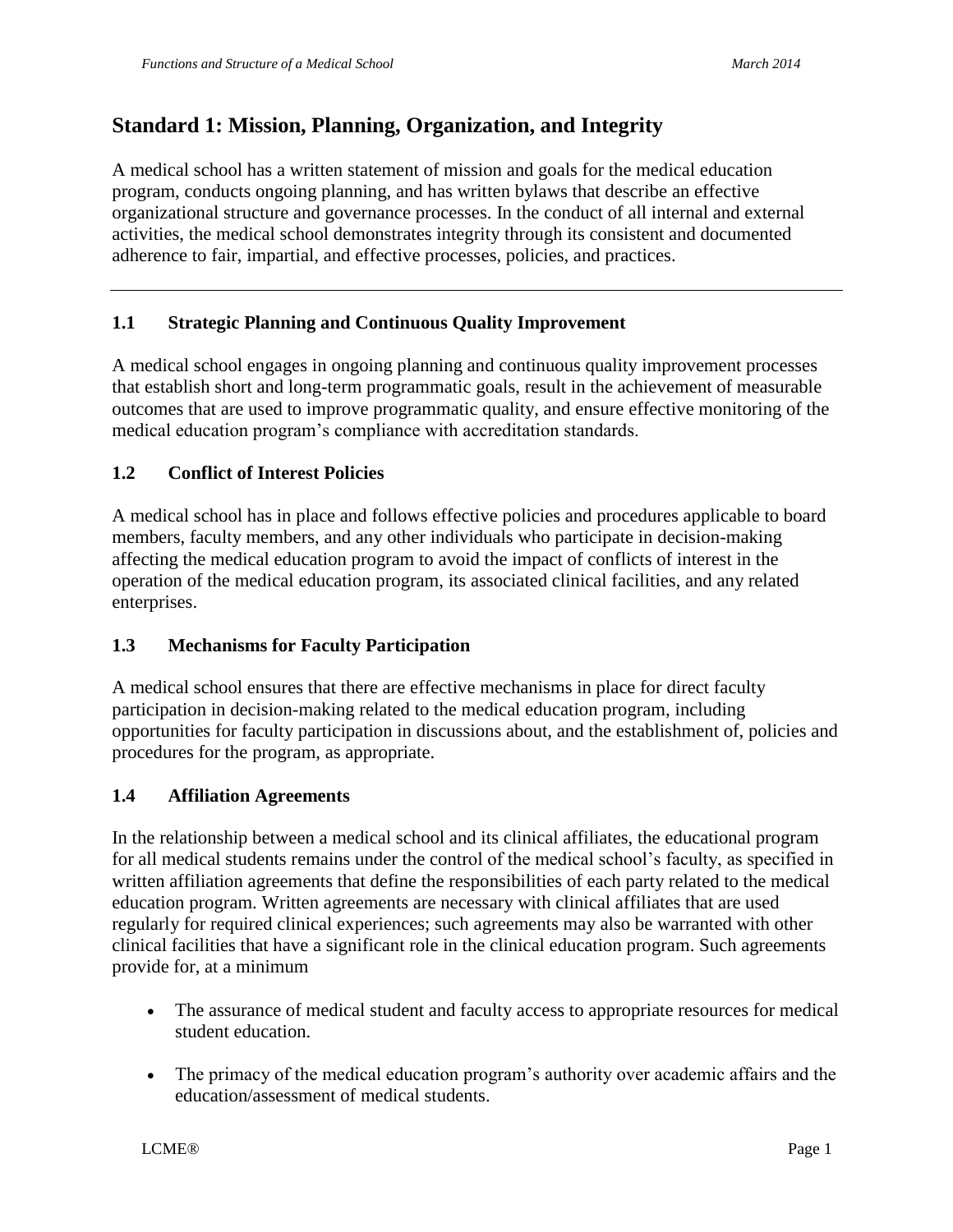- The role of the medical school in the appointment and assignment of faculty members with responsibility for medical student teaching.
- Specification of the responsibility for treatment and follow-up when a medical student is exposed to an infectious or environmental hazard or other occupational injury.
- The shared responsibility of the clinical affiliate and the medical school for creating and maintaining an appropriate learning environment.
- Confirmation of the authority of the department heads of the medical school to ensure faculty and medical student access to appropriate resources for medical student education when those department heads are not also the clinical service chiefs at affiliated institutions.

## **1.5 Bylaws**

A medical school promulgates bylaws or similar policy documents that describe the responsibilities and privileges of its administrative officers, faculty, medical students, and committees.

#### **1.6 Eligibility Requirements**

A medical school ensures that its medical education program meets all eligibility requirements of the LCME for initial and continuing accreditation, including receipt of degree-granting authority and accreditation by a regional accrediting body by either the medical school or its parent institution.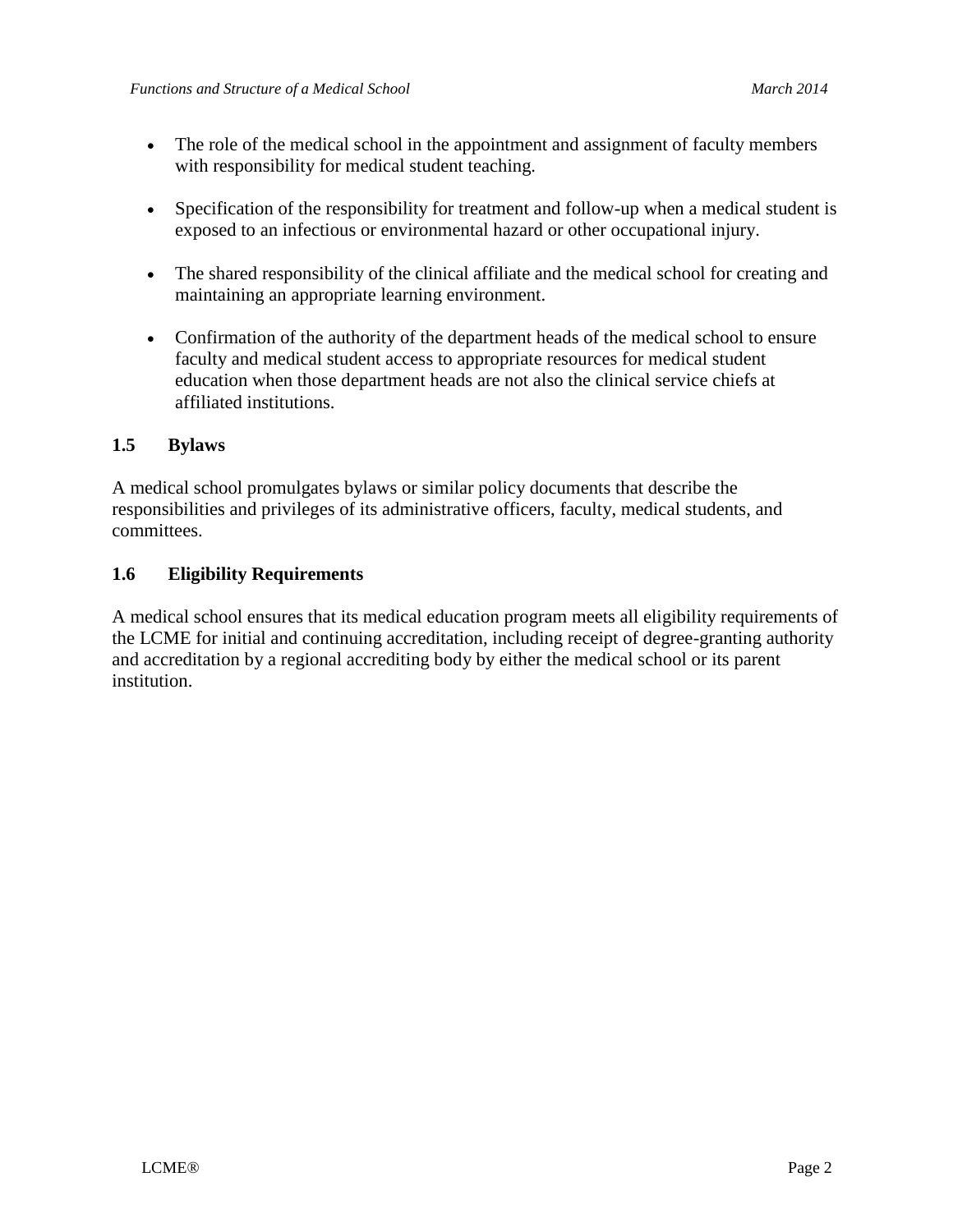# **Standard 2: Leadership and Administration**

A medical school has a sufficient number of faculty in leadership roles and of senior administrative staff with the skills, time, and administrative support necessary to achieve the goals of the medical education program and to ensure the functional integration of all programmatic components.

## **2.1 Administrative Officer and Faculty Appointments**

The senior administrative staff and faculty of a medical school are appointed by, or on the authority of, the governing board of the institution.

## **2.2 Dean's Qualifications**

The dean of a medical school is qualified by education, training, and experience to provide effective leadership in medical education, scholarly activity, patient care, and other missions of the medical school.

## **2.3 Access and Authority of the Dean**

The dean of a medical school has sufficient access to the university president or other institutional official charged with final responsibility for the medical education program and to other institutional officials in order to fulfill his or her responsibilities; there is a clear definition of the dean's authority and responsibility for the medical education program.

## **2.4 Sufficiency of Administrative Staff**

A medical school has in place a sufficient number of associate or assistant deans, leaders of organizational units, and senior administrative staff who are able to commit the time necessary to accomplish the missions of the medical school.

## **2.5 Responsibility of and to the Dean**

The dean of a medical school with one or more geographically distributed campuses is administratively responsible for the conduct and quality of the medical education program and for ensuring the adequacy of faculty at each campus. The principal academic officer at each campus is administratively responsible to the dean.

## **2.6 Functional Integration of the Faculty**

At a medical school with one or more geographically distributed campuses, the faculty at the departmental and medical school levels at each campus are functionally integrated by appropriate administrative mechanisms (e.g., regular meetings and/or communication, periodic visits, participation in shared governance, and data sharing).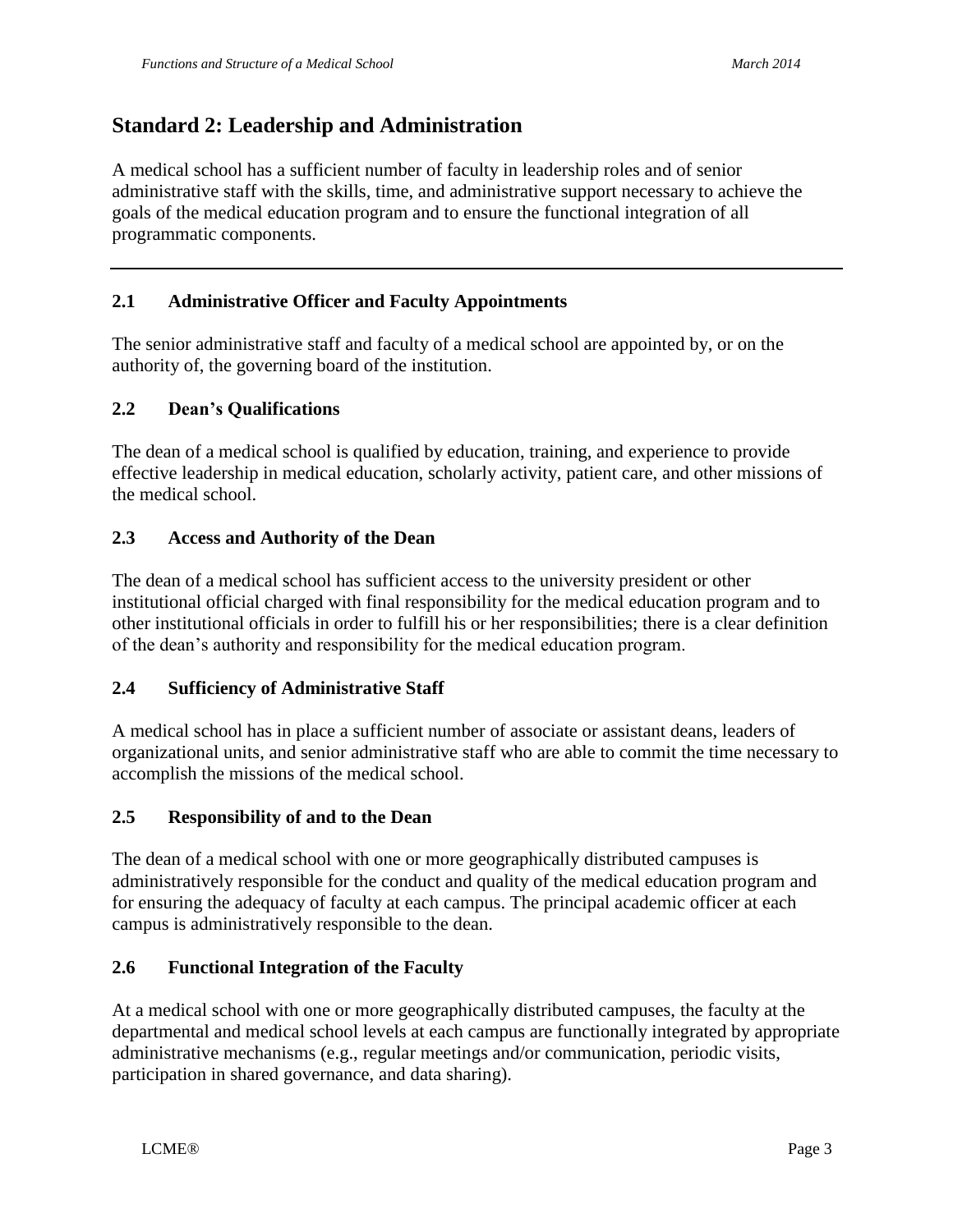# **Standard 3: Academic and Learning Environments**

A medical school ensures that its medical education program occurs in professional, respectful, and intellectually stimulating academic and clinical environments, recognizes the benefits of diversity, and promotes students' attainment of competencies required of future physicians.

## **3.1 Resident Participation in Medical Student Education**

Each medical student in a medical education program participates in one or more required clinical experiences conducted in a health care setting in which he or she works with resident physicians currently enrolled in an accredited program of graduate medical education.

## **3.2 Community of Scholars/Research Opportunities**

A medical education program is conducted in an environment that fosters the intellectual challenge and spirit of inquiry appropriate to a community of scholars and provides sufficient opportunities, encouragement, and support for medical student participation in research and other scholarly activities of its faculty.

## **3.3 Diversity/Pipeline Programs and Partnerships**

A medical school has effective policies and practices in place, and engages in ongoing, systematic, and focused recruitment and retention activities, to achieve mission-appropriate diversity outcomes among its students, faculty, senior administrative staff, and other relevant members of its academic community. These activities include the use of programs and/or partnerships aimed at achieving diversity among qualified applicants for medical school admission and the evaluation of program and partnership outcomes.

## **3.4 Anti-Discrimination Policy**

A medical school does not discriminate on the basis of age, creed, gender identity, national origin, race, sex, or sexual orientation.

## **3.5 Learning Environment/Professionalism**

A medical school ensures that the learning environment of its medical education program is conducive to the ongoing development of explicit and appropriate professional behaviors in its medical students, faculty, and staff at all locations and is one in which all individuals are treated with respect. The medical school and its clinical affiliates share the responsibility for periodic evaluation of the learning environment in order to identify positive and negative influences on the maintenance of professional standards, develop and conduct appropriate strategies to enhance positive and mitigate negative influences, and identify and promptly correct violations of professional standards.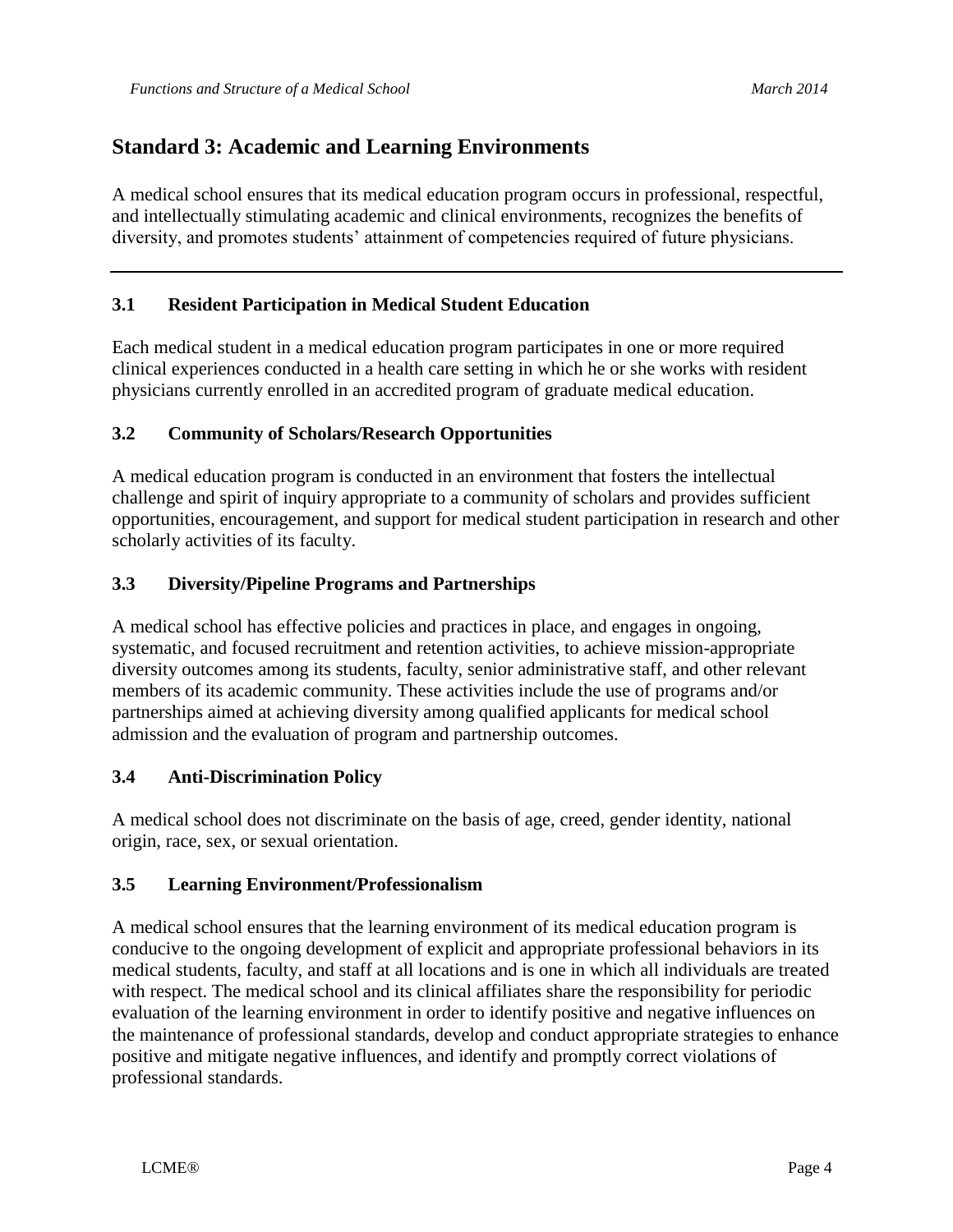#### **3.6 Student Mistreatment**

A medical school defines and publicizes its code of professional conduct for faculty-student relationships in its medical education program, develops effective written policies that address violations of the code, has effective mechanisms in place for a prompt response to any complaints, and supports educational activities aimed at preventing inappropriate behavior. Mechanisms for reporting violations of the code of professional conduct (e.g., incidents of harassment or abuse) are well understood by students and ensure that any violations can be registered and investigated without fear of retaliation.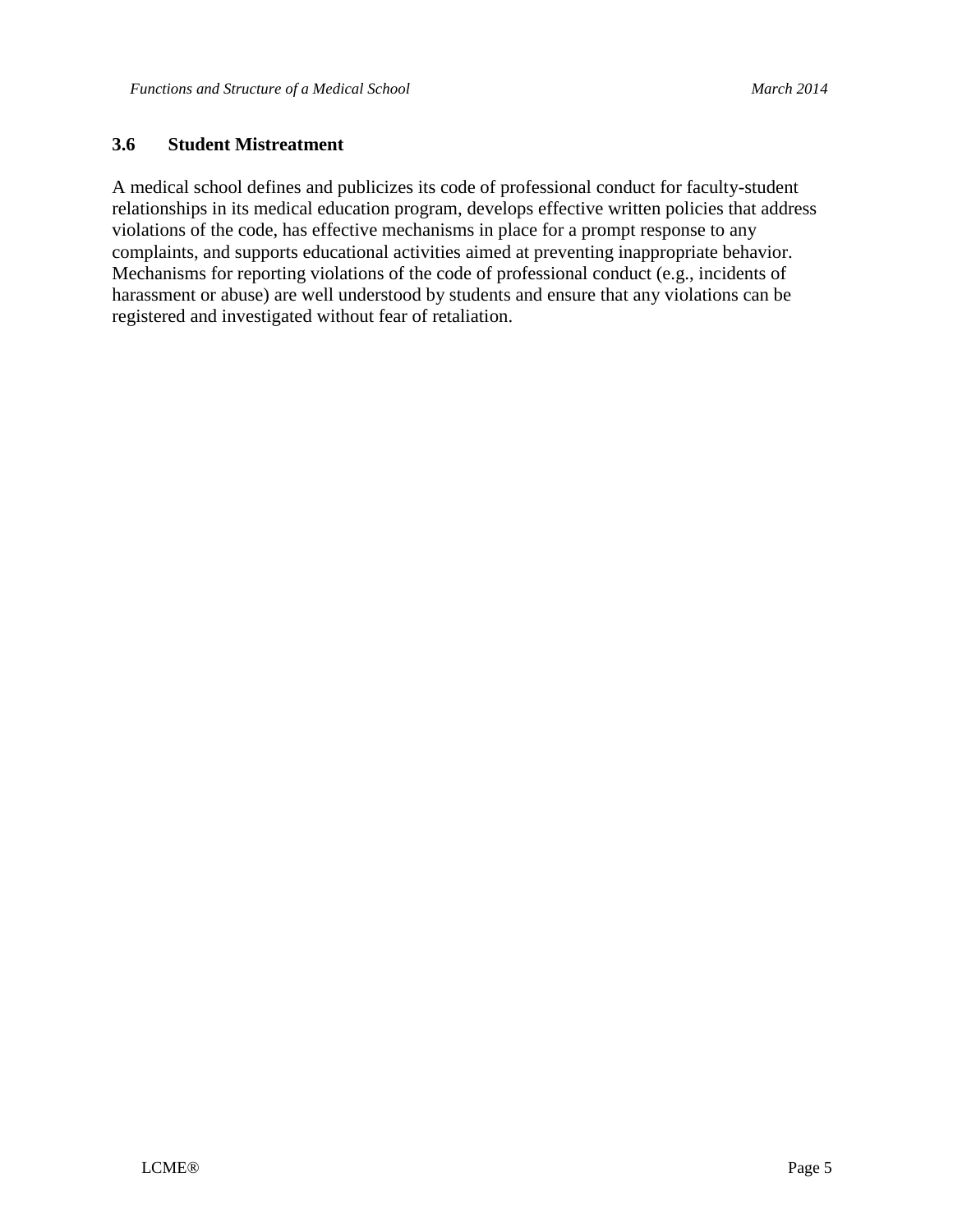## **Standard 4: Faculty Preparation, Productivity, Participation, and Policies**

The faculty members of a medical school are qualified through their education, training, experience, and continuing professional development and provide the leadership and support necessary to attain the institution's educational, research, and service goals.

## **4.1 Sufficiency of Faculty**

A medical school has in place a sufficient cohort of faculty members with the qualifications and time required to deliver the medical curriculum and to meet the other needs and fulfill the other missions of the institution.

## **4.2 Scholarly Productivity**

The faculty of a medical school demonstrate a commitment to continuing scholarly productivity that is characteristic of an institution of higher learning.

## **4.3 Faculty Appointment Policies**

A medical school has clear policies and procedures in place for faculty appointment, renewal of appointment, promotion, granting of tenure, remediation, and dismissal that involve the faculty, the appropriate department heads, and the dean, and provides each faculty member with written information about his or her term of appointment, responsibilities, lines of communication, privileges and benefits, performance evaluation and remediation, terms of dismissal, and, if relevant, the policy on practice earnings.

## **4.4 Feedback to Faculty**

A medical school faculty member receives regularly scheduled and timely feedback from departmental and/or other programmatic or institutional leaders on his or her academic performance and progress toward promotion and, when applicable, tenure.

## **4.5 Faculty Professional Development**

A medical school and/or its sponsoring institution provides opportunities for professional development to each faculty member in the areas of discipline content, curricular design, program evaluation, student assessment methods, instructional methodology, and or research to enhance his or her skills and leadership abilities in these areas.

## **4.6 Faculty/Dean Responsibility for Educational Program Policies**

At a medical school, the dean and a committee of the faculty determine programmatic policies.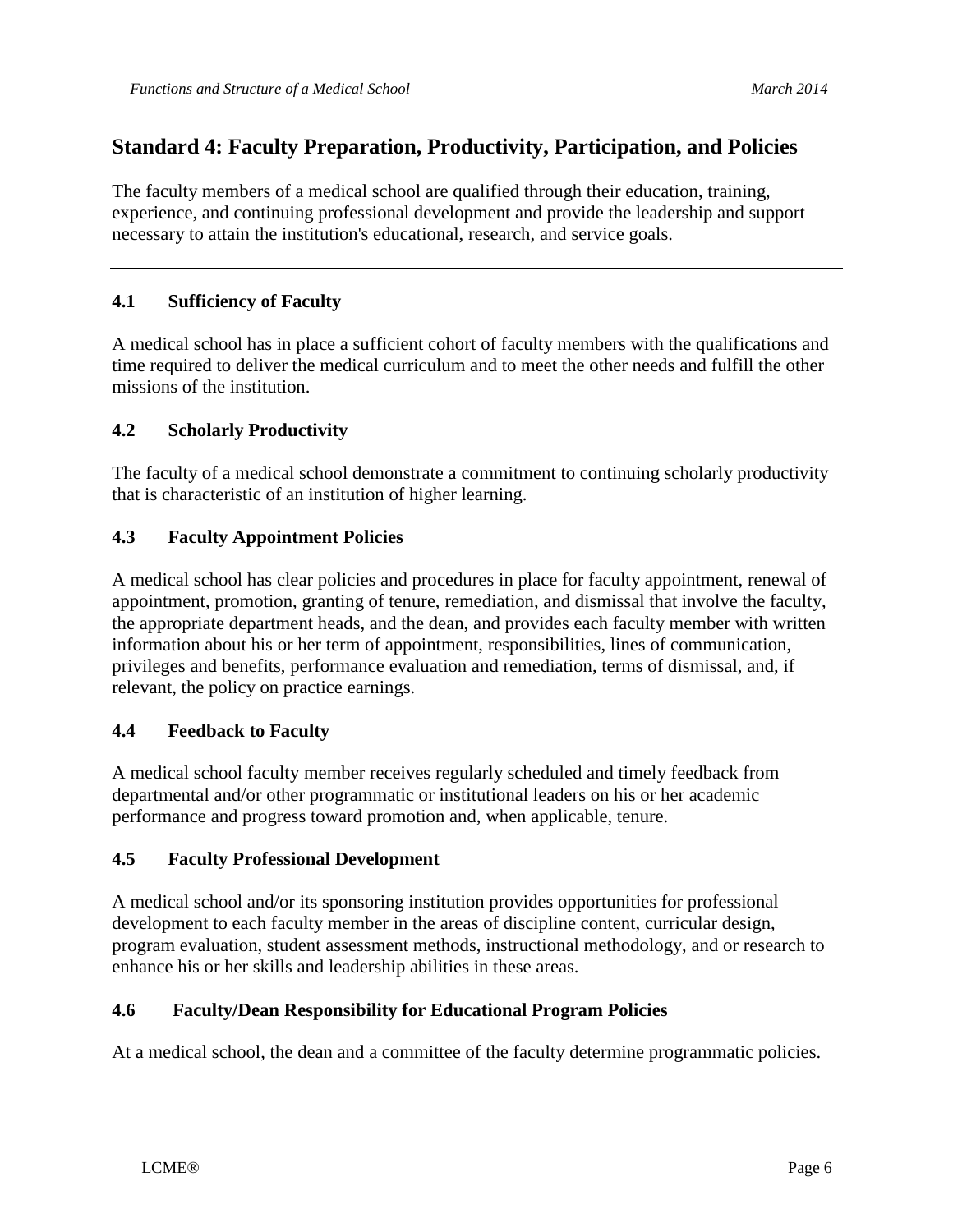A medical school has sufficient personnel, financial resources, physical facilities, equipment, and clinical, instructional, informational, technological, and other resources readily available and accessible across all locations to meet its needs and to achieve its goals.

## **5.1 Adequacy of Financial Resources**

The present and anticipated financial resources of a medical school are derived from diverse sources and are adequate to sustain a sound program of medical education and to accomplish other programmatic and institutional goals.

## **5.2 Dean's Authority/Resources for Curriculum Management**

The dean of a medical school has sufficient resources and budgetary authority to fulfill his or her responsibility for the management and evaluation of the medical curriculum.

## **5.3 Pressures for Self-Financing**

A medical school admits only as many qualified applicants as its total resources can accommodate and does not permit financial or other influences to compromise the school's educational mission.

## **5.4 Sufficiency of Buildings and Equipment**

A medical school has, or is assured the use of, buildings and equipment sufficient to achieve its educational, clinical, and research missions.

## **5.5 Resources for Clinical Instruction**

A medical school has, or is assured the use of, appropriate resources for the clinical instruction of its medical students in ambulatory and inpatient settings and has adequate numbers and types of patients (e.g., acuity, case mix, age, gender).

## **5.6 Clinical Instructional Facilities/Information Resources**

Each hospital or other clinical facility affiliated with a medical school that serves as a major location for required clinical learning experiences has sufficient information resources and instructional facilities for medical student education.

## **5.7 Security, Student Safety, and Disaster Preparedness**

A medical school ensures that adequate security systems are in place at all locations and publishes policies and procedures to ensure student safety and to address emergency and disaster preparedness.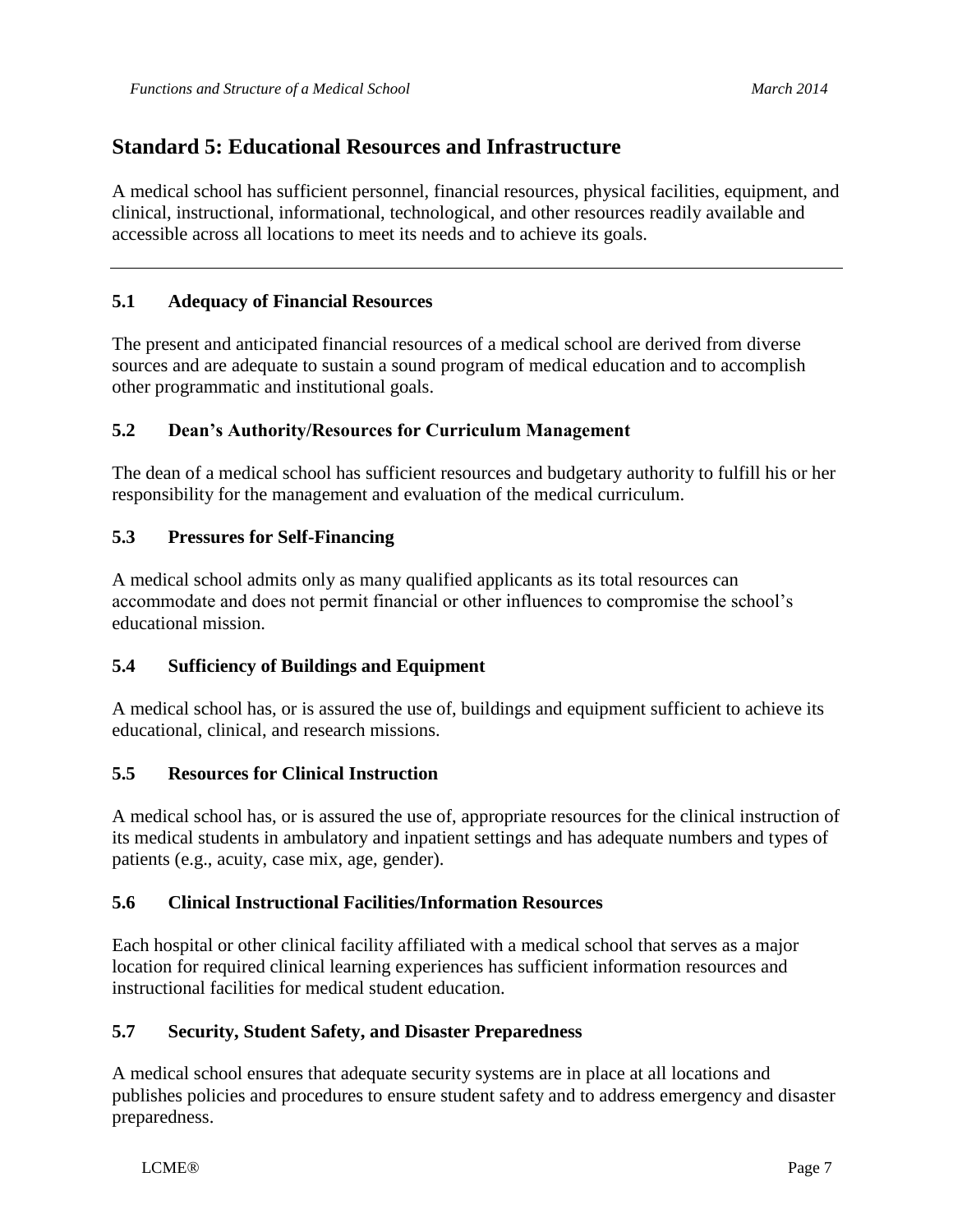## **5.8 Library Resources/Staff**

A medical school provides ready access to well-maintained library resources sufficient in breadth of holdings and technology to support its educational and other missions. Library services are supervised by a professional staff that is familiar with regional and national information resources and data systems and is responsive to the needs of the medical students, faculty members, and others associated with the institution.

## **5.9 Information Technology Resources/Staff**

A medical school provides access to well-maintained information technology resources sufficient in scope to support its educational and other missions. The information technology staff serving a medical education program has sufficient expertise to fulfill its responsibilities and is responsive to the needs of the medical students, faculty members, and others associated with the institution.

## **5.10 Resources Used By Transfer/Visiting Students**

The resources used by a medical school to accommodate any visiting and transfer medical students in its medical education program do not significantly diminish the resources available to already enrolled medical students.

## **5.11 Study/Lounge/Storage Space/Call Rooms**

A medical school ensures that its medical students have, at each campus and affiliated clinical site, adequate study space, lounge areas, personal lockers or other secure storage facilities, and secure call rooms if students are required to participate in late night or overnight clinical learning experiences.

## **5.12 Required Notifications to the LCME**

A medical school notifies the LCME of any substantial change in the number of enrolled medical students; of any decrease in the resources available to the institution for its medical education program, including faculty, physical facilities, or finances; of its plans for any major modification of its medical curriculum; and/or of anticipated changes in the affiliation status of the program's clinical facilities. The program also provides prior notification to the LCME if it plans to increase entering medical student enrollment on the main campus and/or in one or more existing geographically distributed campuses above the threshold of 10 percent, or 15 medical students in one year or 20 percent in three years; or to start a new or to expand an existing geographically distributed campus; or to initiate a new medical education track.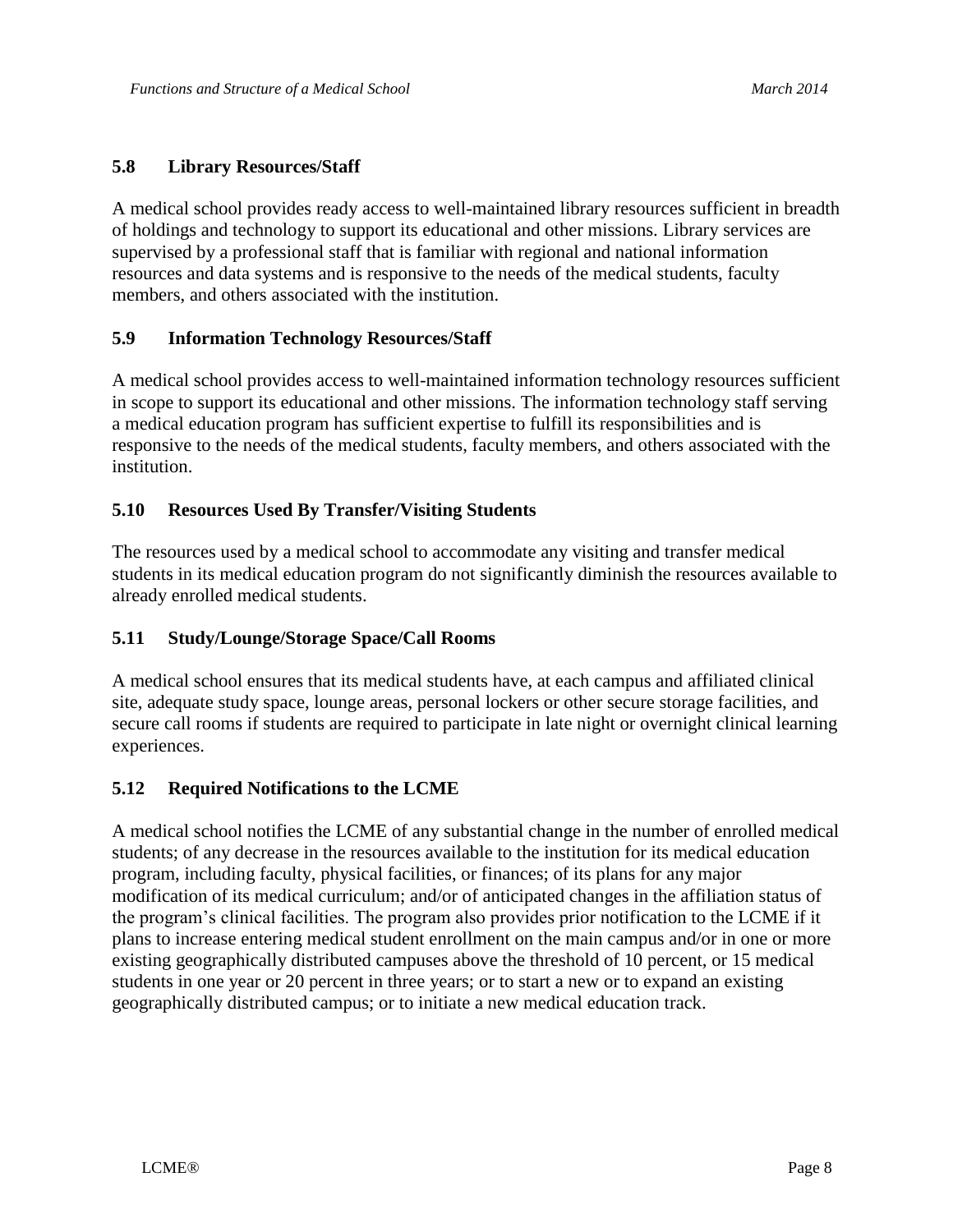## **Standard 6: Competencies, Curricular Objectives, and Curricular Design**

The faculty of a medical school define the competencies to be achieved by its medical students through medical education program objectives and is responsible for the detailed design and implementation of the components of a medical curriculum that enables its medical students to achieve those competencies and objectives. The medical education program objectives are statements of the knowledge, skills, behaviors, and attitudes that medical students are expected to exhibit as evidence of their achievement by completion of the program.

## **6.1 Format/Dissemination of Medical Education Program Objectives and Learning Objectives**

The faculty of a medical school define its medical education program objectives in outcomebased terms that allow the assessment of medical students' progress in developing the competencies that the profession and the public expect of a physician. The medical school makes these medical education program objectives known to all medical students, faculty, residents, and others with responsibility for medical student education and assessment. In addition, the medical school ensures that the learning objectives for each required learning experience (e.g., course, clerkship) are made known to all medical students and those faculty, residents, and others with teaching and assessment responsibilities in those required experiences.

## **6.2 Required Clinical Experiences**

The faculty of a medical school define the types of patients and clinical conditions that medical students are required to encounter, the skills to be performed by medical students, the appropriate clinical settings for these experiences, and the expected levels of medical student responsibility.

## **6.3 Self-Directed and Life-Long Learning**

The faculty of a medical school ensure that the medical curriculum includes self-directed learning experiences and time for independent study to allow medical students to develop the skills of lifelong learning. Self-directed learning involves medical students' self-assessment of learning needs; independent identification, analysis, and synthesis of relevant information; and appraisal of the credibility of information sources.

## **6.4 Inpatient/Outpatient Experiences**

The faculty of a medical school ensure that the medical curriculum includes clinical experiences in both outpatient and inpatient settings.

## **6.5 Elective Opportunities**

The faculty of a medical school ensure that the medical curriculum includes elective opportunities that supplement required learning experiences and that permit medical students to gain exposure to and deepen their understanding of medical specialties reflecting their career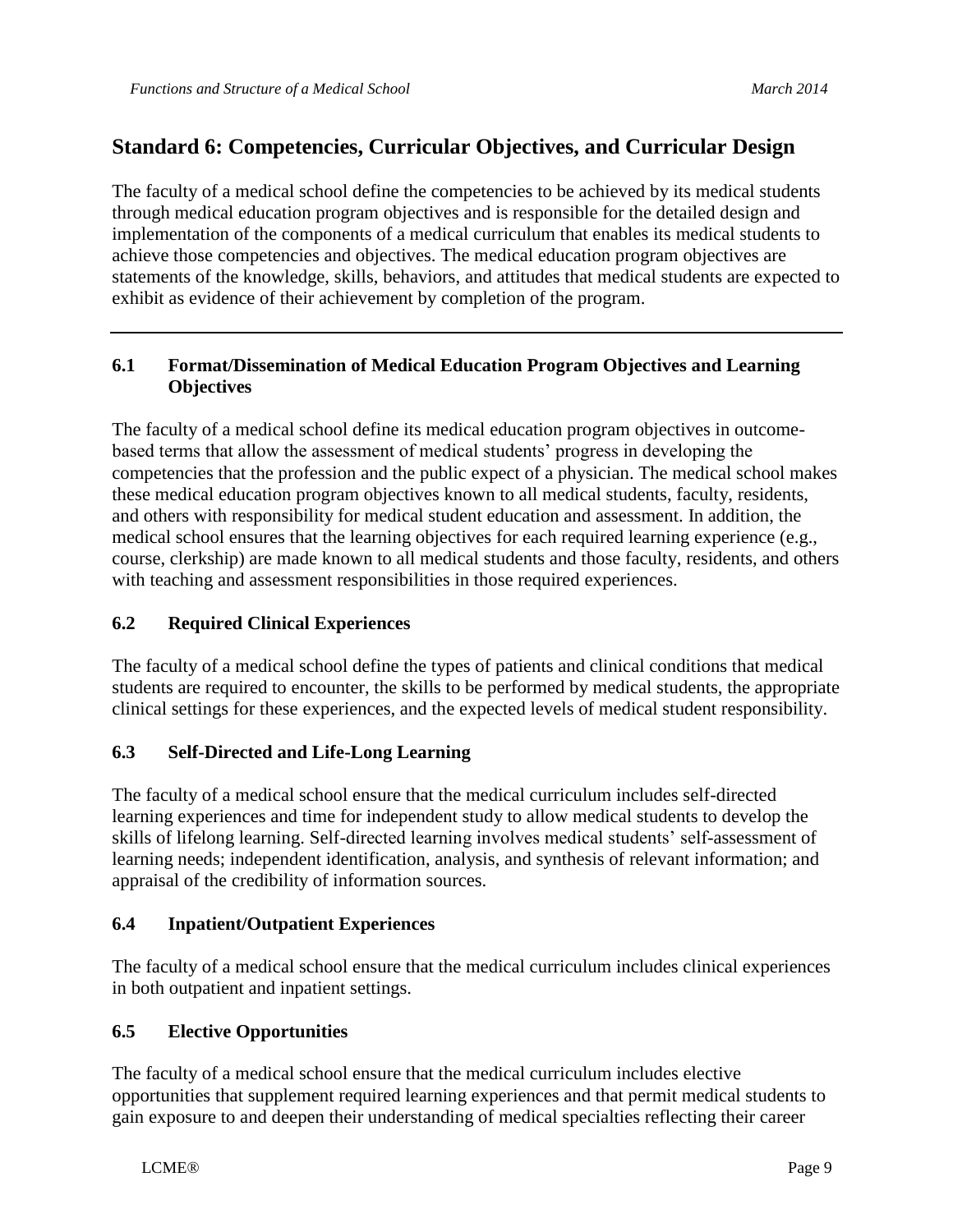interests and to pursue their individual academic interests.

#### **6.6 Service-Learning**

The faculty of a medical school ensure that the medical education program provides sufficient opportunities for, encourages, and supports medical student participation in service-learning and community service activities.

#### **6.7 Academic Environments**

The faculty of a medical school ensure that medical students have opportunities to learn in academic environments that permit interaction with students enrolled in other health professions, graduate, and professional degree programs and in clinical environments that provide opportunities for interaction with physicians in graduate medical education programs and in continuing medical education programs.

#### **6.8 Education Program Duration**

A medical education program includes at least 130 weeks of instruction.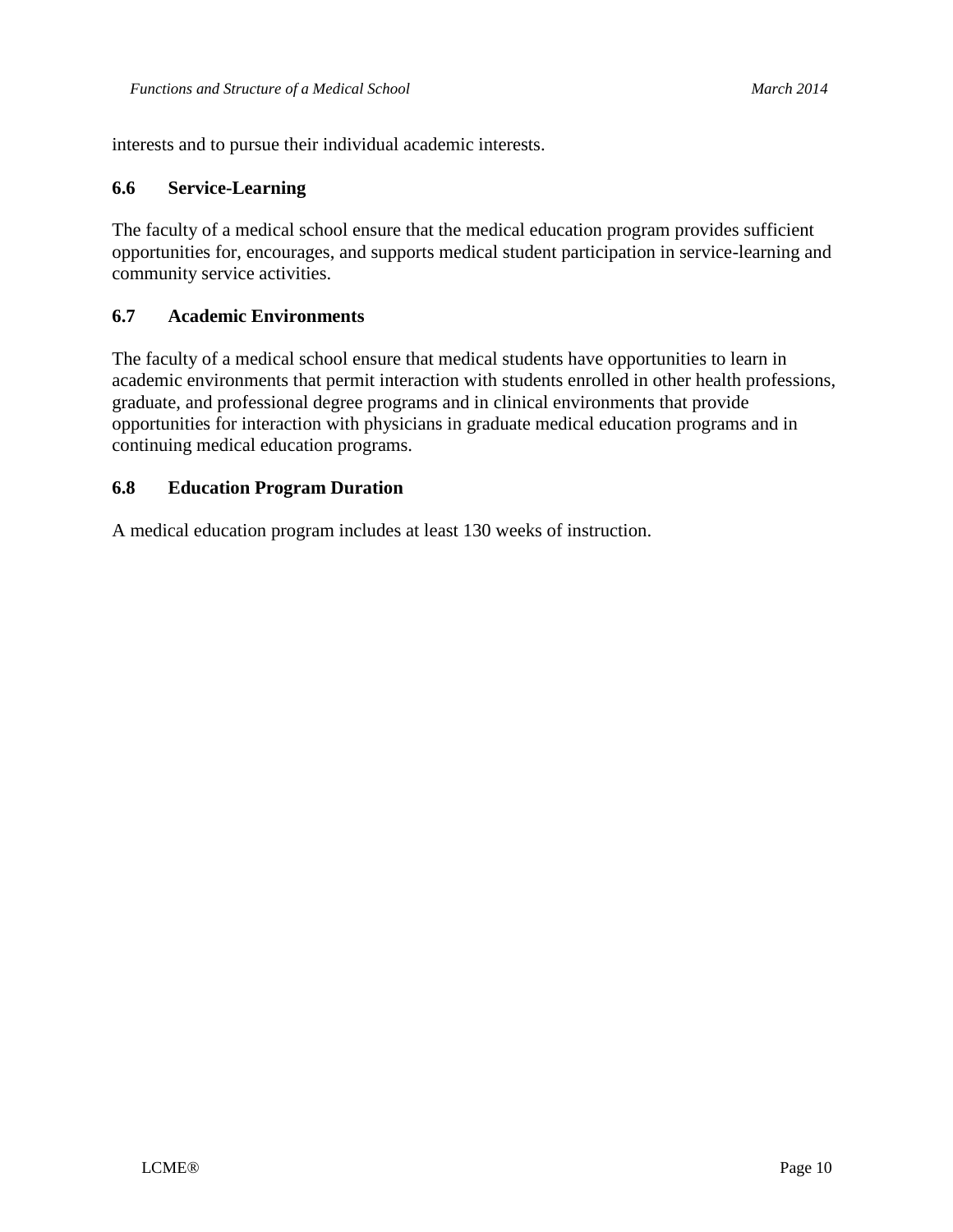## **Standard 7: Curricular Content**

The faculty of a medical school ensure that the medical curriculum provides content of sufficient breadth and depth to prepare medical students for entry into any residency program and for the subsequent contemporary practice of medicine.

## **7.1 Biomedical, Behavioral, Social Sciences**

The faculty of a medical school ensure that the medical curriculum includes content from the biomedical, behavioral, and socioeconomic sciences to support medical students' mastery of contemporary scientific knowledge and concepts and the methods fundamental to applying them to the health of individuals and populations.

## **7.2 Organ Systems/Life Cycle/Primary Care/Prevention/Wellness/Symptoms/ Signs/ Differential Diagnosis, Treatment Planning, Impact of Behavioral/Social Factors**

The faculty of a medical school ensure that the medical curriculum includes content and clinical experiences related to each organ system; each phase of the human life cycle; continuity of care; and preventive, acute, chronic, rehabilitative, end-of-life, and primary care in order to prepare students to:

- Recognize wellness, determinants of health, and opportunities for health promotion and disease prevention.
- Recognize and interpret symptoms and signs of disease.
- Develop differential diagnoses and treatment plans.
- Recognize the potential health-related impact on patients of behavioral and socioeconomic factors.
- Assist patients in addressing health-related issues involving all organ systems.

## **7.3 Scientific Method/Clinical/Translational Research**

The faculty of a medical school ensure that the medical curriculum includes instruction in the scientific method (including hands-on or simulated exercises in which medical students collect or use data to test and/or verify hypotheses or address questions about biomedical phenomena) and in the basic scientific and ethical principles of clinical and translational research (including the ways in which such research is conducted, evaluated, explained to patients, and applied to patient care).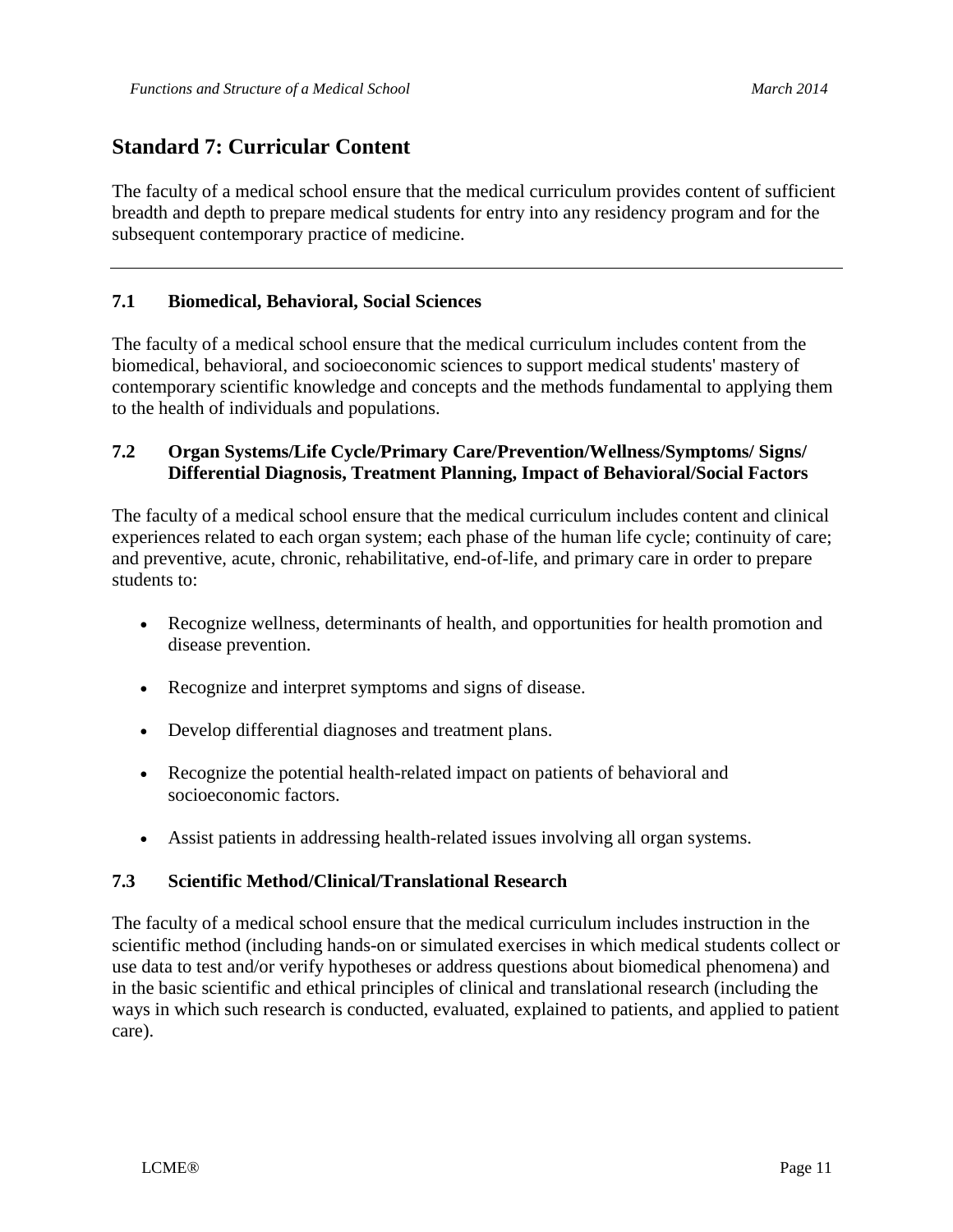## **7.4 Critical Judgment/Problem-Solving Skills**

The faculty of a medical school ensure that the medical curriculum incorporates the fundamental principles of medicine, provides opportunities for medical students to acquire skills of critical judgment based on evidence and experience, and develops medical students' ability to use those principles and skills effectively in solving problems of health and disease.

### **7.5 Societal Problems**

The faculty of a medical school ensure that the medical curriculum includes instruction in the diagnosis, prevention, appropriate reporting, and treatment of the medical consequences of common societal problems.

#### **7.6 Cultural Competence/Health Care Disparities/Personal Bias**

The faculty of a medical school ensure that the medical curriculum provides opportunities for medical students to learn to recognize and appropriately address gender and cultural biases in themselves, in others, and in the health care delivery process. The medical curriculum includes instruction regarding:

- The manner in which people of diverse cultures and belief systems perceive health and illness and respond to various symptoms, diseases, and treatments.
- The basic principles of culturally competent health care.
- The recognition and development of solutions for health care disparities.
- The importance of meeting the health care needs of medically underserved populations.
- The development of core professional attributes (e.g., altruism, accountability) needed to provide effective care in a multidimensionally diverse society.

#### **7.7 Medical Ethics**

The faculty of a medical school ensure that the medical curriculum includes instruction for medical students in medical ethics and human values both prior to and during their participation in patient care activities and requires its medical students to behave ethically in caring for patients and in relating to patients' families and others involved in patient care.

#### **7.8 Communication Skills**

The faculty of a medical school ensure that the medical curriculum includes specific instruction in communication skills as they relate to communication with patients and their families, colleagues, and other health professionals.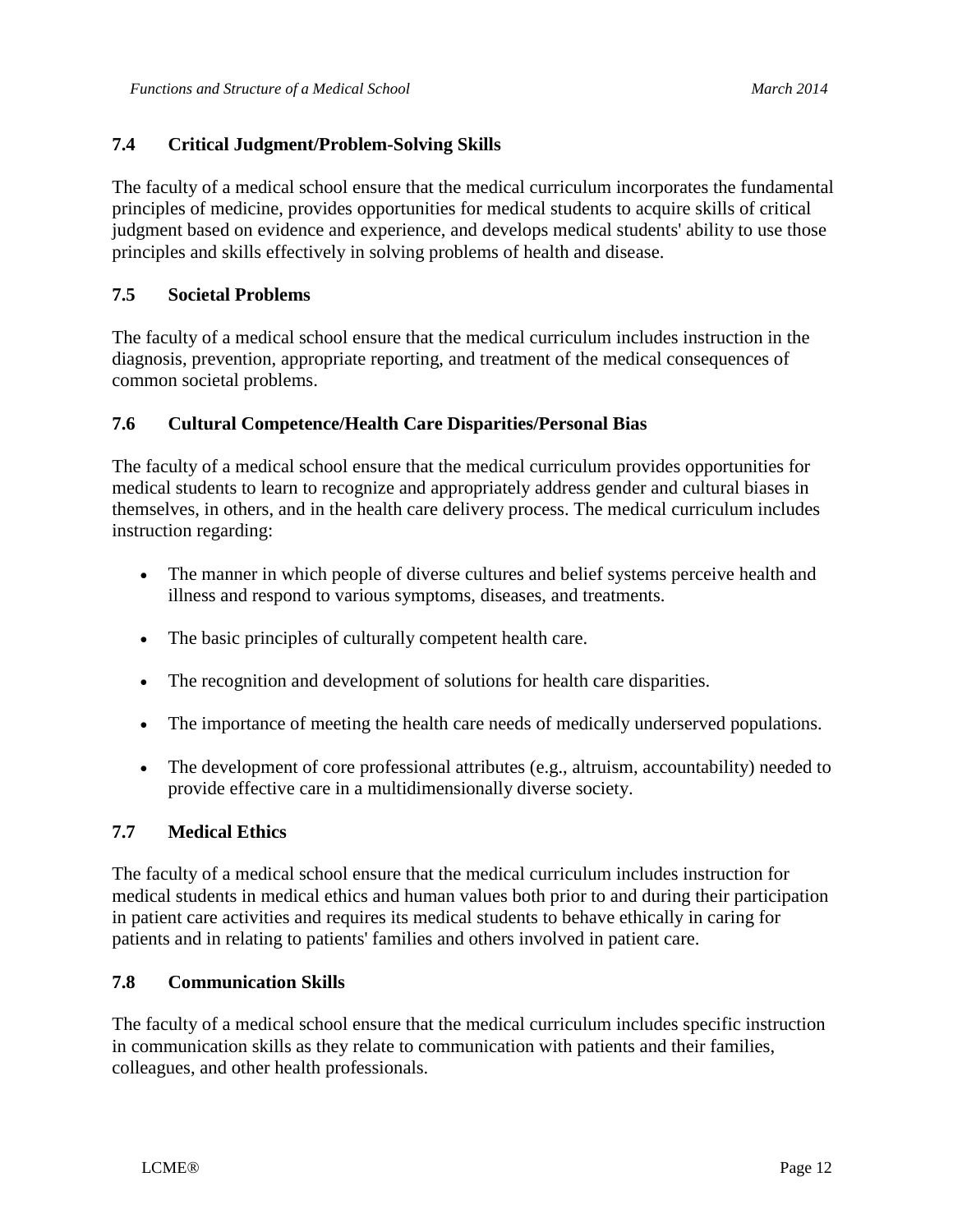## **7.9 Interprofessional Collaborative Skills**

The faculty of a medical school ensure that the core curriculum of the medical education program prepares medical students to function collaboratively on health care teams that include health professionals from other disciplines as they provide coordinated services to patients. These curricular experiences include practitioners and/or students from the other health professions.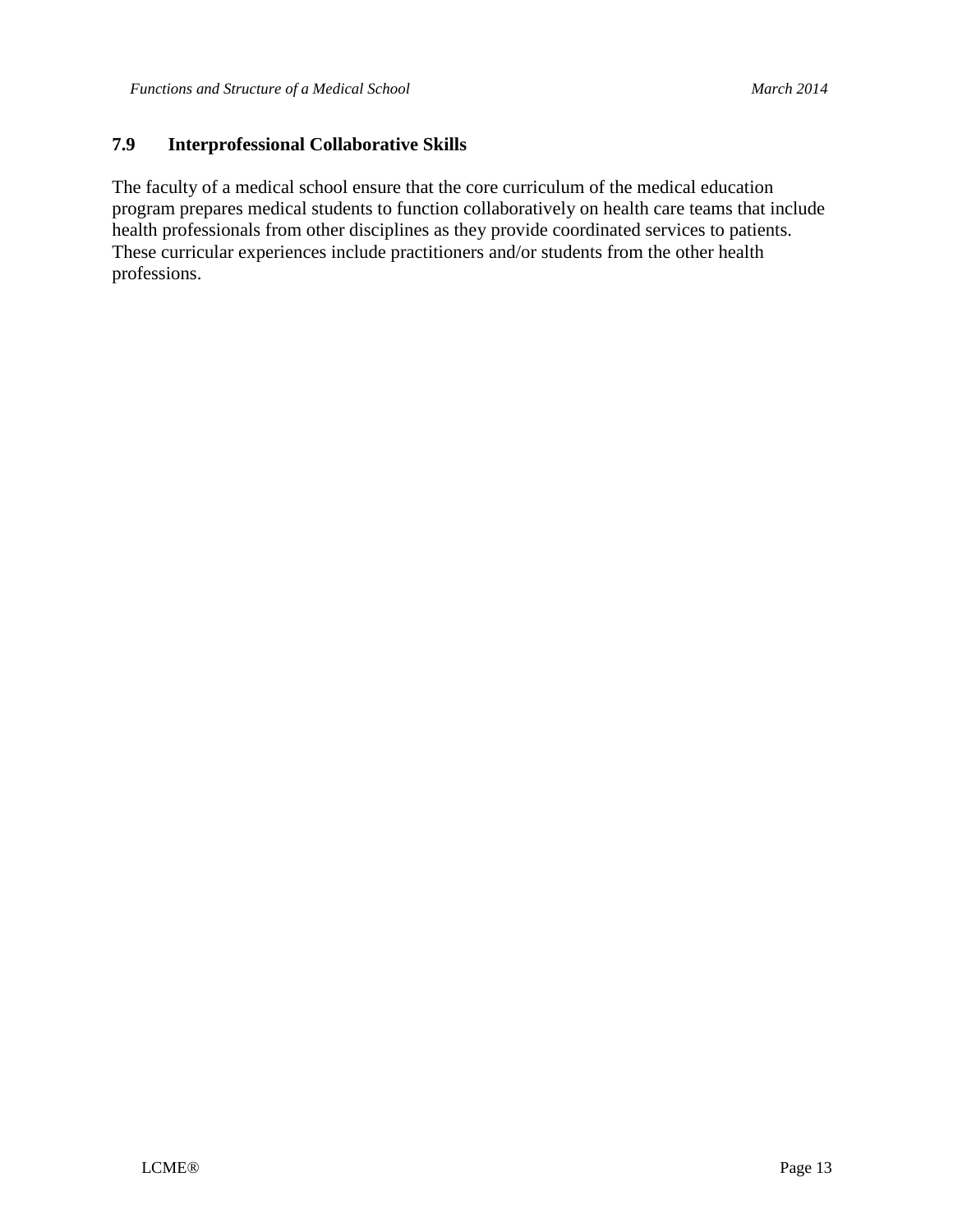## **Standard 8: Curricular Management, Evaluation, and Enhancement**

The faculty of a medical school engage in curricular revision and program evaluation activities to ensure that that medical education program quality is maintained and enhanced and that medical students achieve all medical education program objectives and participate in required clinical experiences and settings.

## **8.1 Curricular Management**

A medical school has in place an institutional body (e.g., a faculty committee) that oversees the medical education program as a whole and has responsibility for the overall design, management, integration, evaluation, and enhancement of a coherent and coordinated medical curriculum.

## **8.2 Use of Medical Educational Program Objectives**

The faculty of a medical school, through the faculty committee responsible for the medical curriculum, ensure that the medical curriculum uses formally adopted medical education program objectives to guide the selection of curriculum content, to review and revise the curriculum, and to establish the basis for evaluating programmatic effectiveness. The learning objectives of each required course and clerkship are linked to medical education program objectives.

## **8.3 Curricular Design, Review, Revision/Content Monitoring**

The faculty of a medical school are responsible for the detailed development, design, and implementation of all components of the medical education program, including the medical education program objectives, the learning objectives for each required curricular segment, instructional and assessment methods appropriate for the achievement of those objectives, content and content sequencing, ongoing review and updating of content, and evaluation of course, clerkship, and teacher quality. These medical education program objectives, learning objectives, content, and instructional and assessment methods are subject to ongoing monitoring, review, and revision by the faculty to ensure that the curriculum functions effectively as a whole to achieve medical education program objectives.

## **8.4 Program Evaluation**

A medical school collects and uses a variety of outcome data, including national norms of accomplishment, to demonstrate the extent to which medical students are achieving medical education program objectives and to enhance medical education program quality. These data are collected during program enrollment and after program completion.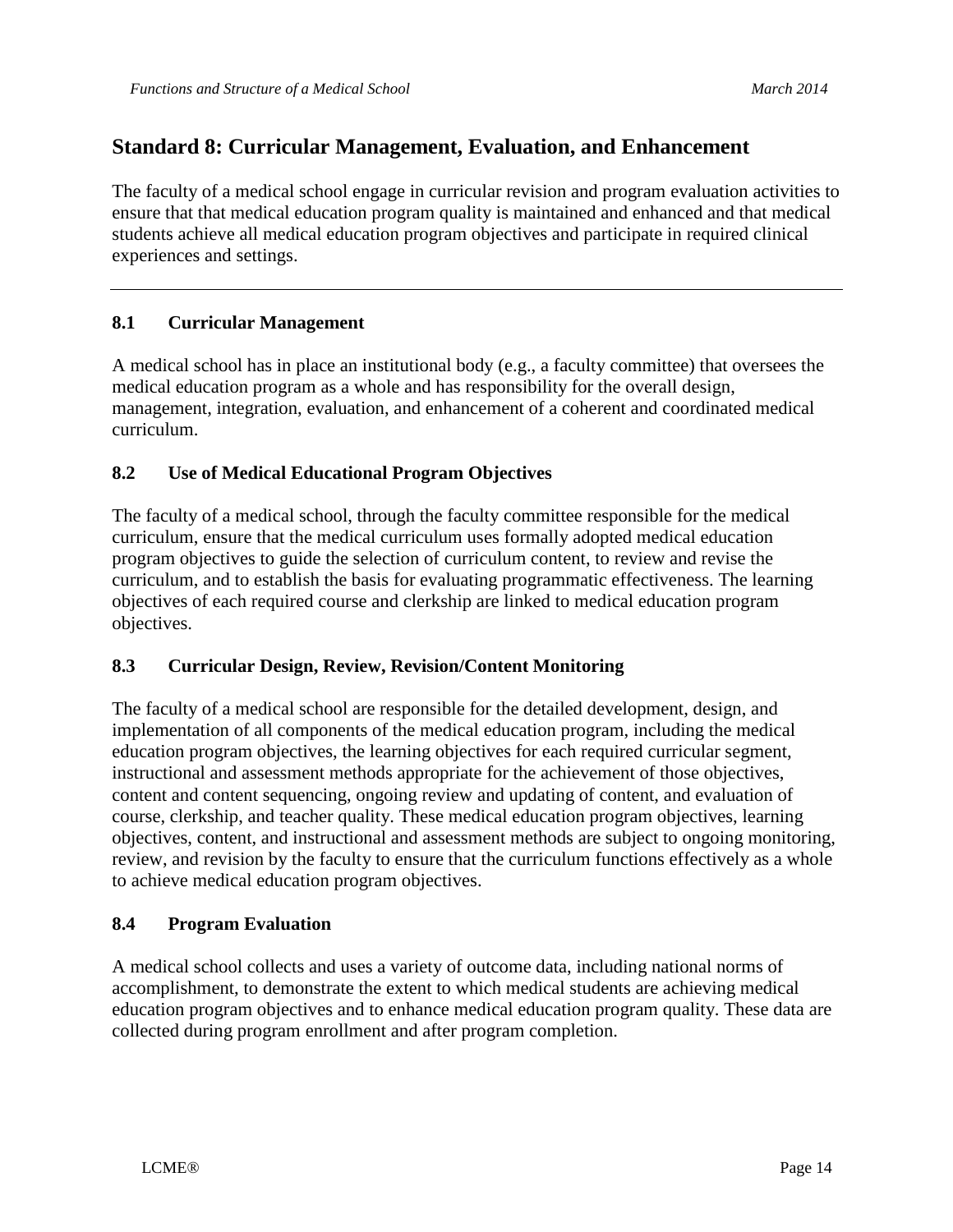### **8.5 Use of Student Evaluation Data in Program Improvement**

In evaluating medical education program quality, a medical school has formal processes in place to collect and consider medical student evaluations of their courses, clerkships, and teachers, and other relevant information.

#### **8.6 Monitoring Of Completion of Required Clinical Experiences**

A medical school has in place a system with central oversight that monitors and ensures completion by all medical students of required clinical experiences in the medical education program and remedies any identified gaps.

#### **8.7 Comparability of Education/Assessment**

A medical school ensures that the medical curriculum includes comparable educational experiences and equivalent methods of assessment across all locations within a given course and clerkship to ensure that all medical students achieve the same medical education program objectives.

#### **8.8 Monitoring Student Workload**

The medical school faculty committee responsible for the medical curriculum and the program's administration and leadership ensure the development and implementation of effective policies and procedures regarding the amount of time medical students spend in required activities, including the total number of hours medical students are required to spend in clinical and educational activities during clerkships.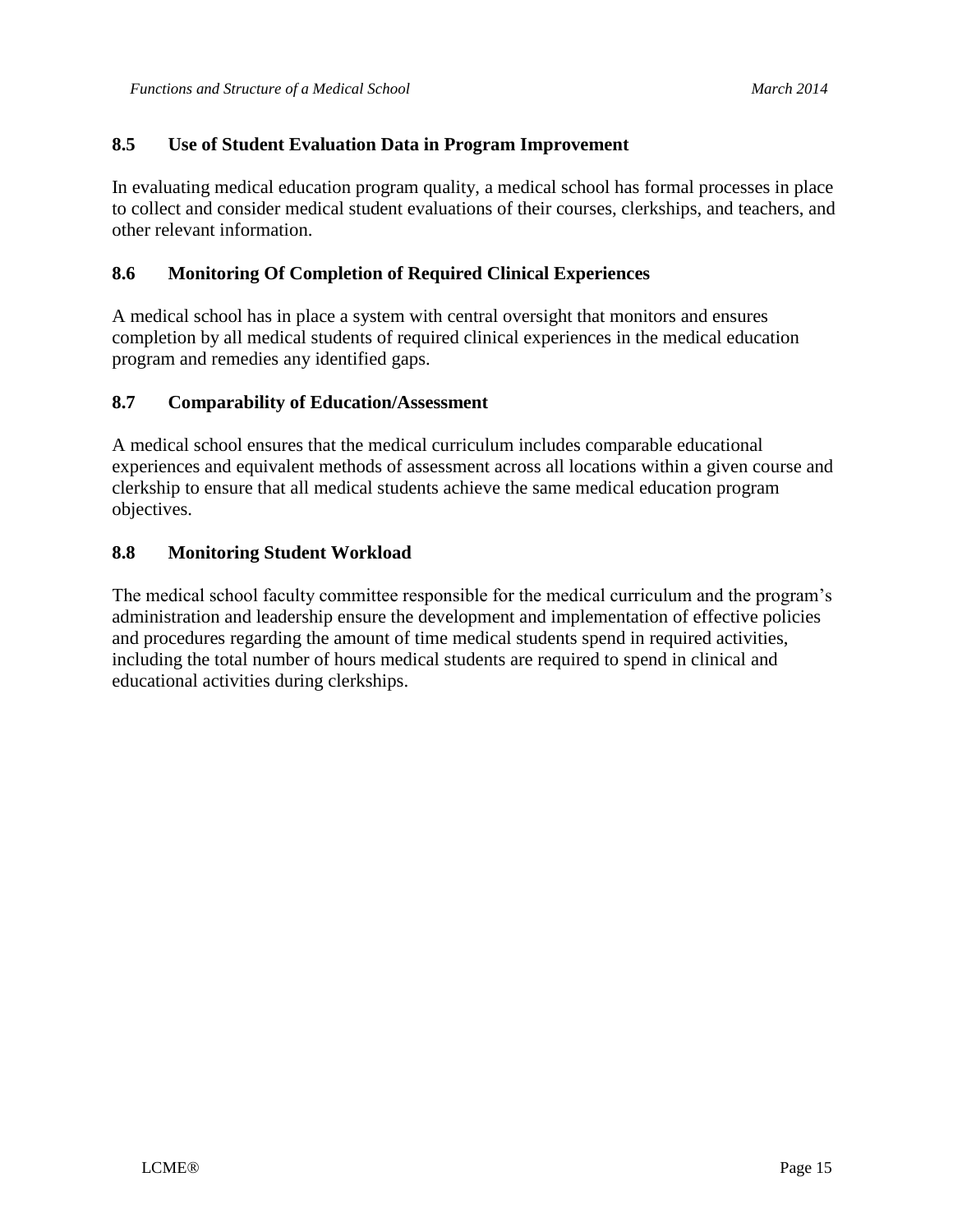## **Standard 9: Teaching, Supervision, Assessment, and Student and Patient Safety**

A medical school ensures that its medical education program includes a comprehensive, fair, and uniform system of formative and summative medical student assessment and protects medical students' and patients' safety by ensuring that all persons who teach, supervise, and/or assess medical students are adequately prepared for those responsibilities.

## **9.1 Preparation of Resident and Non-Faculty Instructors**

In a medical school, residents, graduate students, postdoctoral fellows, and other non-faculty instructors in the medical education program who supervise or teach medical students are familiar with the learning objectives of the course or clerkship and are prepared for their roles in teaching and assessment. The medical school provides resources to enhance residents' and nonfaculty instructors' teaching and assessment skills, with central monitoring of their participation in those opportunities provided.

## **9.2 Faculty Appointments**

A medical school ensures that supervision of medical student learning experiences is provided throughout required clerkships by members of the school's faculty.

## **9.3 Clinical Supervision of Medical Students**

A medical school ensures that medical students in clinical learning situations involving patient care are appropriately supervised at all times in order to ensure patient and student safety, that the level of responsibility delegated to the student is appropriate to his or her level of training, and that the activities supervised are within the scope of practice of the supervising health professional.

#### **9.4 Variety of Measures of Student Achievement/Direct Observation of Core Clinical Skills**

A medical school ensures that, throughout its medical education program, there is a centralized system in place that employs a variety of measures (including direct observation) for the assessment of student achievement, including students' acquisition of the knowledge, core clinical skills (e.g., medical history-taking, physical examination), behaviors, and attitudes specified in medical education program objectives, and that ensures that all medical students achieve the same medical education program objectives.

## **9.5 Narrative Assessment**

A medical school ensures that a narrative description of a medical student's performance, including his or her non-cognitive achievement, is included as a component of the assessment in each required course and clerkship of the medical education program whenever teacher-student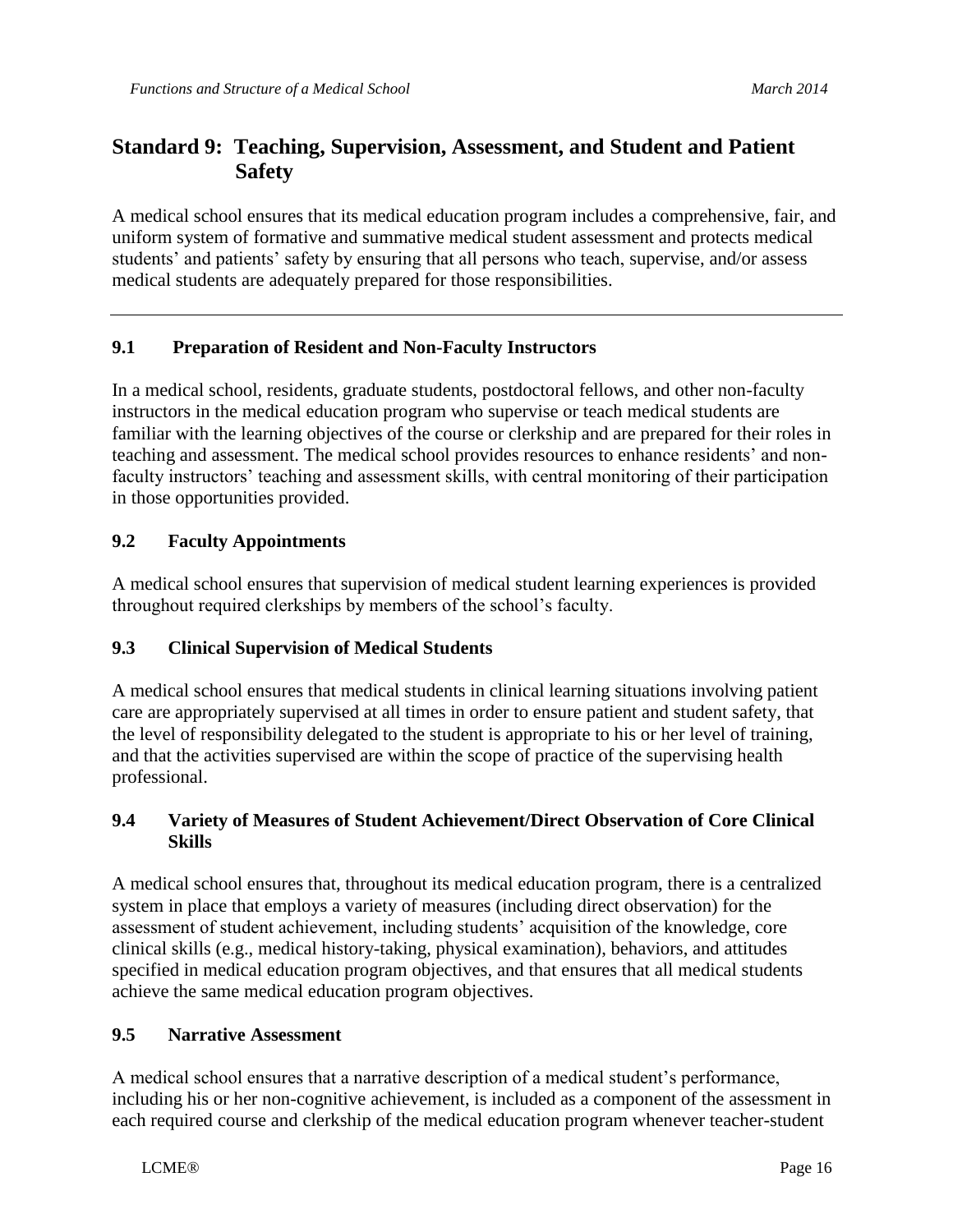interaction permits this form of assessment.

#### **9.6 Setting Standards of Achievement**

A medical school ensures that faculty members with appropriate knowledge and expertise set standards of achievement in each required learning experience in the medical education program.

#### **9.7 Formative Assessment and Feedback**

A medical school ensures that each medical student is assessed and provided with formal formative feedback early enough during each required course or clerkship four or more weeks in length to allow sufficient time for remediation. Formal feedback typically occurs at least at the midpoint of the course or clerkship. A course or clerkship less than four weeks in length provides alternate means by which a medical student can measure his or her progress in learning.

#### **9.8 Fair and Timely Summative Assessment**

A medical school has in place a system of fair and timely summative assessment of medical student achievement in each course and clerkship of the medical education program. Final grades are available within six weeks of the end of a course or clerkship.

#### **9.9 Single Standard for Promotion/Graduation and Appeal Process**

A medical school ensures that the medical education program has a single standard for the promotion and graduation of medical students across all locations and a fair and formal process for taking any action that may affect the status of a medical student, including timely notice of the impending action, disclosure of the evidence on which the action would be based, an opportunity for the medical student to respond, and an opportunity to appeal any adverse decision related to promotion, graduation, or dismissal.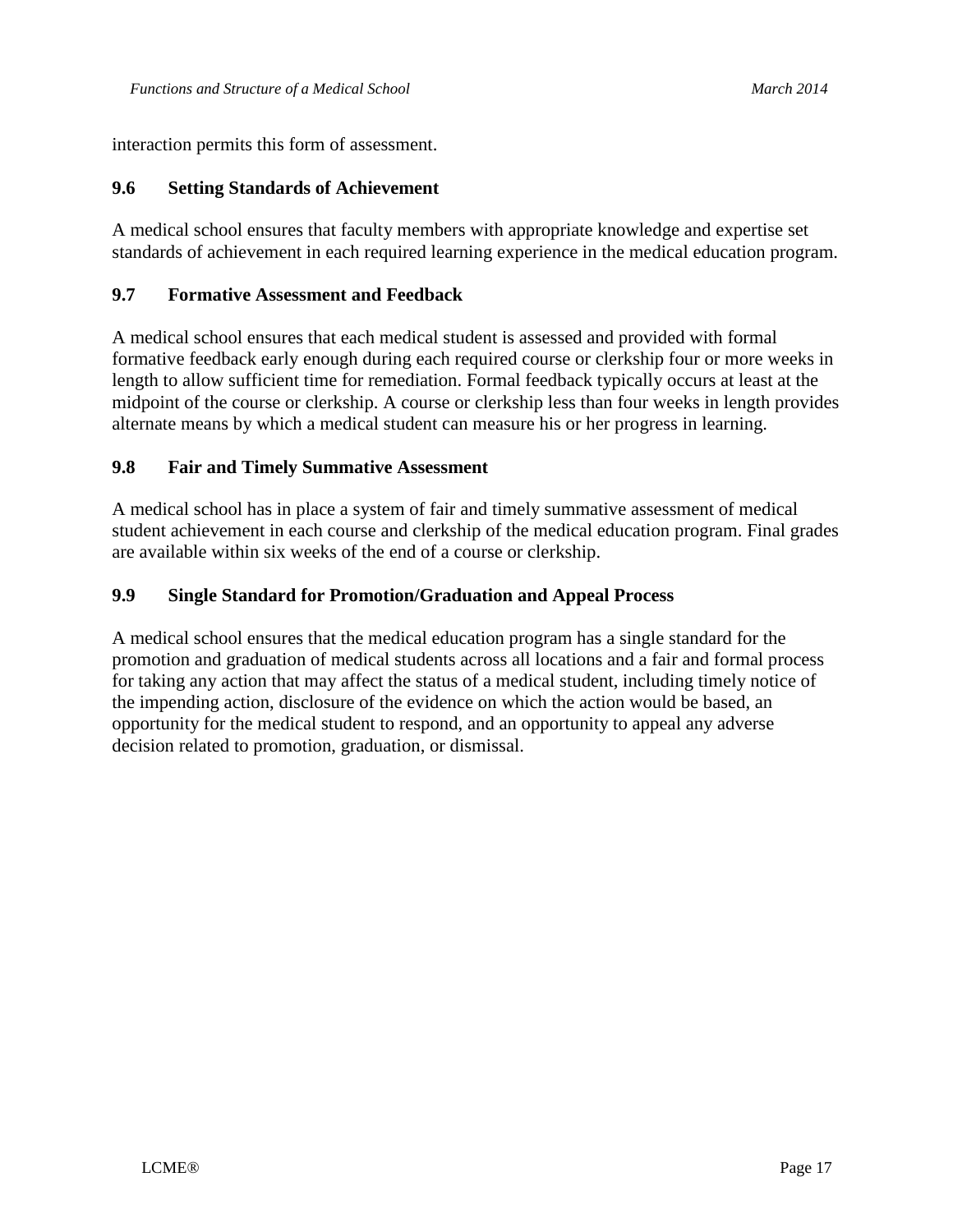## **Standard 10: Medical Student Selection, Assignment, and Progress**

A medical school establishes and publishes admission requirements for potential applicants to the medical education program, and uses effective policies and procedures for medical student selection, enrollment, and assignment.

## **10.1 Premedical Education/Required Coursework**

Through its requirements for admission, a medical school encourages potential applicants to the medical education program to acquire a broad undergraduate education that includes the study of the humanities, natural sciences, and social sciences, and confines its specific premedical course requirements to those deemed essential preparation for successful completion of its medical curriculum.

#### **10.2 Final Authority of Admission Committee**

The final responsibility for accepting students to a medical school rests with a formally constituted admission committee. The authority and composition of the committee and the rules for its operation, including voting privileges and the definition of a quorum, are specified in bylaws or other medical school policies. Faculty members constitute the majority of voting members at all meetings. The selection of individual medical students for admission is not influenced by any political or financial factors.

#### **10.3 Policies Regarding Student Selection/Progress and Their Dissemination**

The faculty of a medical school establish criteria for student selection and develop and implement effective policies and procedures regarding, and make decisions about, medical student application, selection, admission, assessment, promotion, graduation, and any disciplinary action. The medical school makes available to all interested parties its criteria, standards, policies, and procedures regarding these matters.

#### **10.4 Characteristics of Accepted Applicants**

A medical school selects applicants for admission who possess the intelligence, integrity, and personal and emotional characteristics necessary for them to become competent physicians.

#### **10.5 Technical Standards**

A medical school develops and publishes technical standards for the admission, retention, and graduation of applicants or medical students with disabilities, in accordance with legal requirements.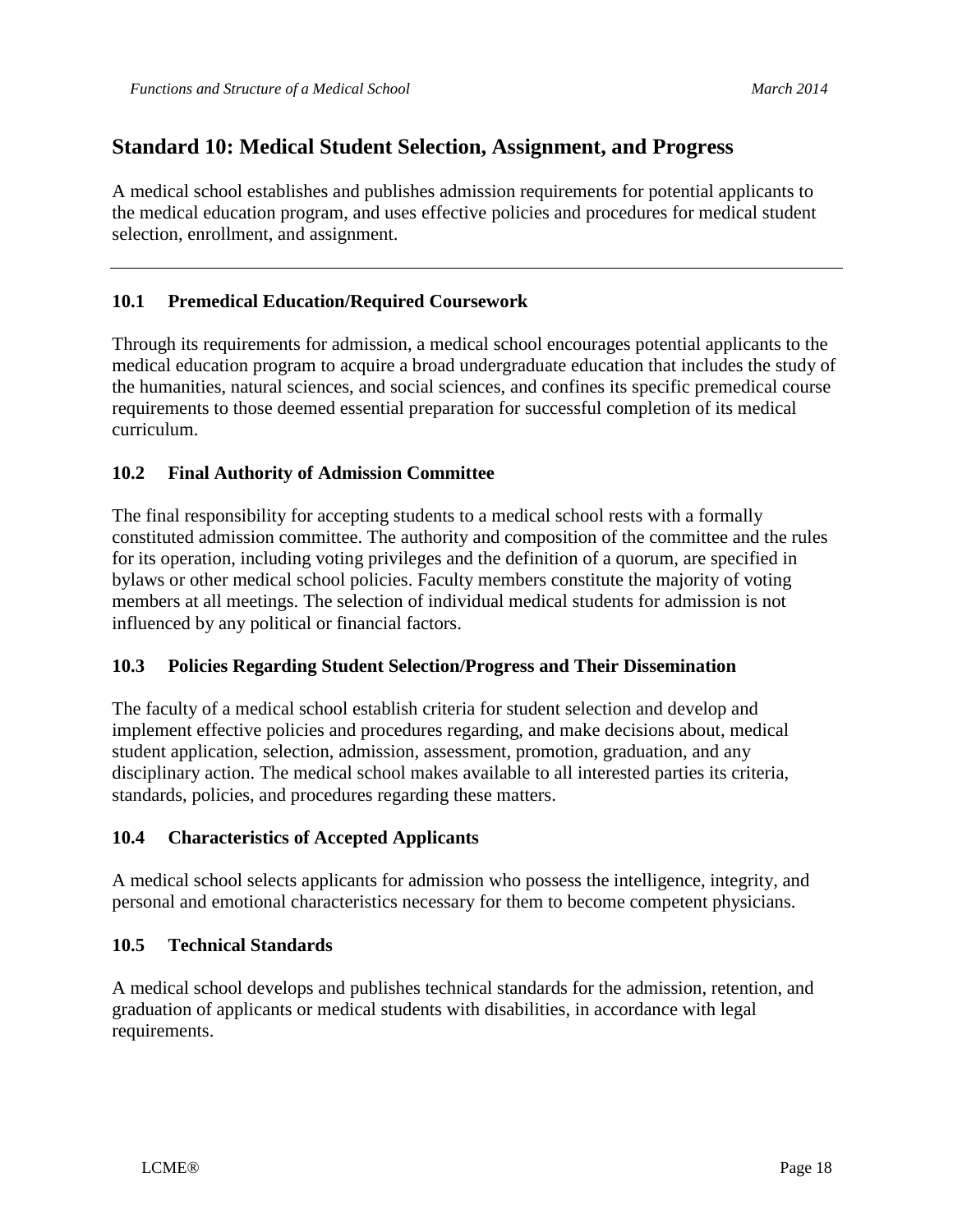### **10.6 Content of Informational Materials**

A medical school's catalog and other informational, advertising, and recruitment materials present a balanced and accurate representation of the mission and objectives of the medical education program, state the academic and other (e.g., immunization) requirements for the M.D. degree and all associated joint degree programs, provide the most recent academic calendar for each curricular option, and describe all required courses and clerkships offered by the medical education program.

## **10.7 Transfer Student Qualifications**

A medical school ensures that any student accepted for transfer or admission with advanced standing demonstrates academic achievements, completion of relevant prior coursework, and other relevant characteristics comparable to those of the medical students in the class that he or she would join.

#### **10.8 Transfer into the Final Year**

A medical school accepts a transfer medical student into the final year of a medical education program only in rare and extraordinary personal or educational circumstances.

#### **10.9 Visiting Student Processing**

A medical school verifies the credentials of each visiting medical student, maintains a complete roster of visiting medical students, approves each visiting medical student's assignments, provides a performance assessment for each visiting medical student, and establishes healthrelated protocols for such visiting medical students.

#### **10.10 Visiting Student Qualifications**

A medical school ensures that any visiting medical student demonstrates qualifications comparable to those of the medical students he or she would join in those educational experiences and identifies the administrative office that fulfills this responsibility.

#### **10.11 Student Assignment**

A medical school assumes ultimate responsibility for the selection and assignment of medical students to each location and/or parallel curriculum (i.e., track) and identifies the administrative office that fulfills this responsibility. A process exists whereby a medical student with an appropriate rationale can request an alternative assignment when circumstances allow for it.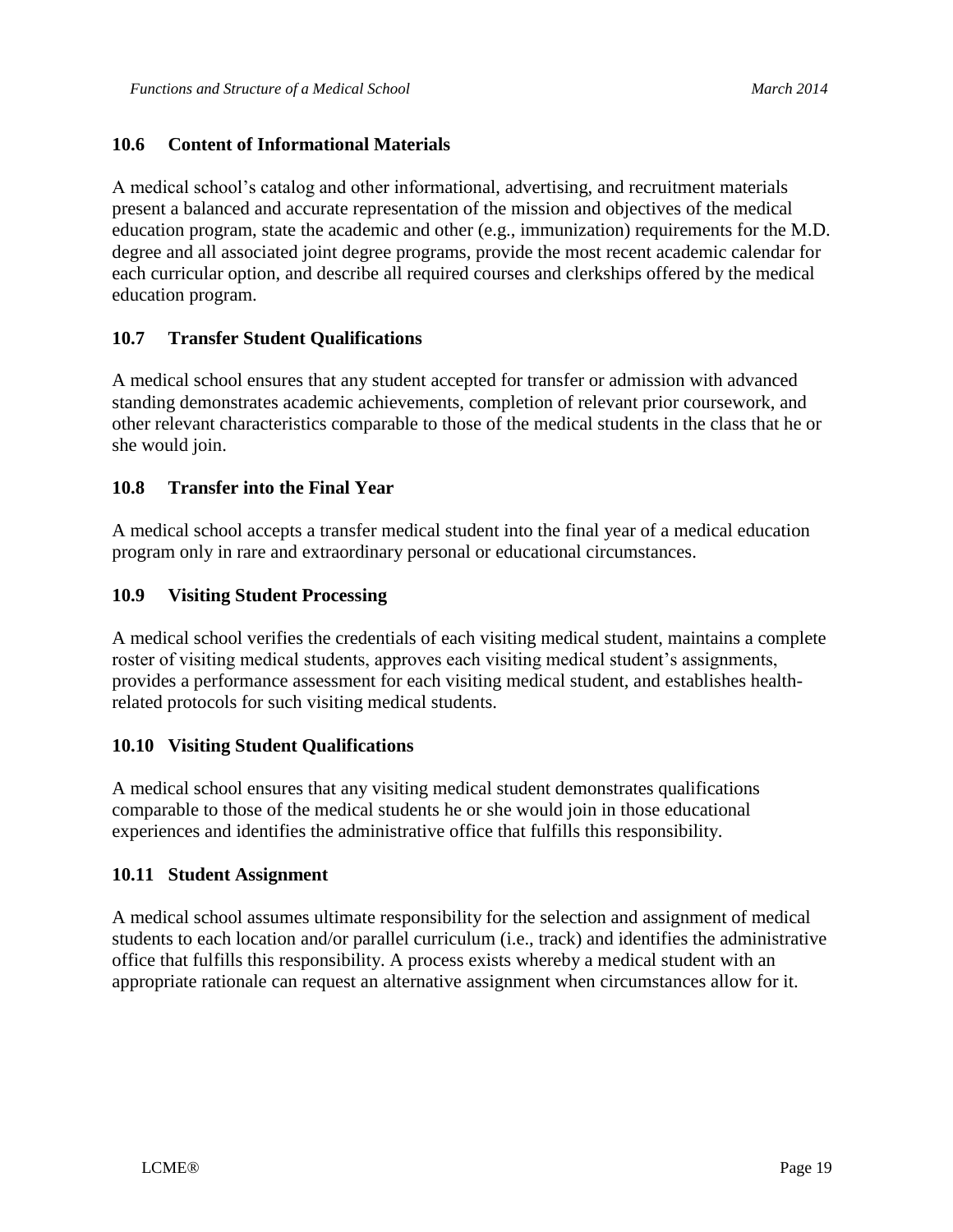## **Standard 11: Medical Student Academic Support, Career Advising, and Educational Records**

A medical school provides effective academic support and career advising to all medical students to assist them in achieving their career goals and the school's medical education program objectives. All medical students have the same rights and receive comparable services.

## **11.1 Academic Advising**

A medical school has an effective system of academic advising in place for medical students that integrates the efforts of faculty members, course and clerkship directors, and student affairs staff with its counseling and tutorial services and ensures that medical students can obtain academic counseling from individuals who have no role in making assessment or promotion decisions about them.

## **11.2 Career Advising**

A medical school has an effective career advising system in place that integrates the efforts of faculty members, clerkship directors, and student affairs staff to assist medical students in choosing elective courses, evaluating career options, and applying to residency programs.

## **11.3 Oversight of Extramural Electives**

If a medical student at a medical school is permitted to take an elective under the auspices of another medical school, institution, or organization, a centralized system exists in the dean's office at the home school to review the proposed extramural elective prior to approval and to ensure the return of a performance assessment of the student and an evaluation of the elective by the student. Information about such issues as the following are available, as appropriate, to the student and the medical school in order to inform the student's and the school's review of the experience prior to its approval:

- Potential risks to the health and safety of patients, students, and the community
- The availability of emergency care
- The possibility of natural disasters, political instability, and exposure to disease
- The need for additional preparation prior to, support during, and follow-up after the elective
- The level and quality of supervision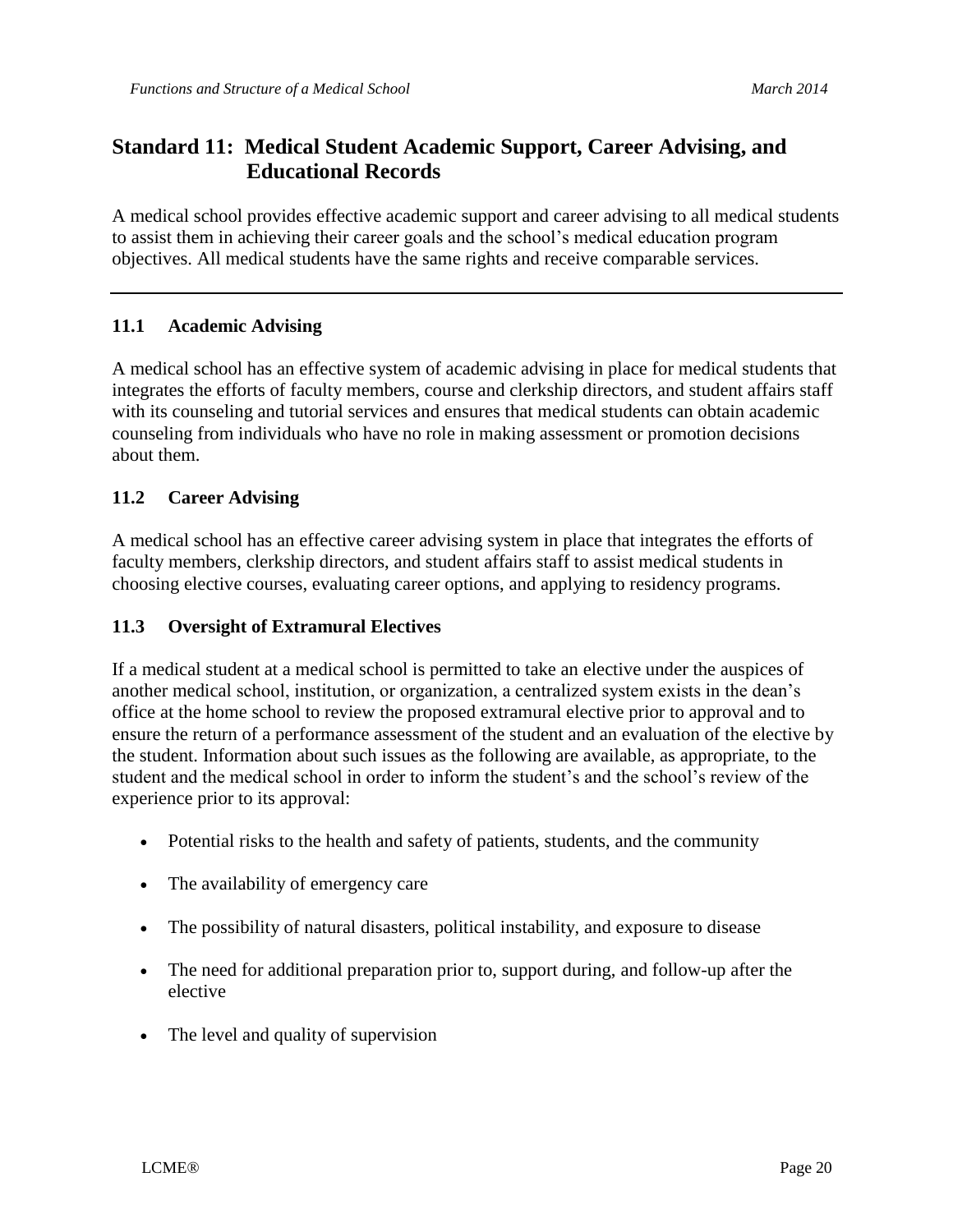## **11.4 Provision of MSPE**

A medical school provides a Medical Student Performance Evaluation required for the residency application of a medical student only on or after October 1 of the student's final year of the medical education program.

#### **11.5 Confidentiality of Student Educational Records**

At a medical school, medical student educational records are confidential and available only to those members of the faculty and administration with a need to know, unless released by the student or as otherwise governed by laws concerning confidentiality.

#### **11.6 Student Access to Educational Records**

A medical school has policies and procedures in place that permit a medical student to review and to challenge his or her educational records, including the Medical Student Performance Evaluation, if he or she considers the information contained therein to be inaccurate, misleading, or inappropriate.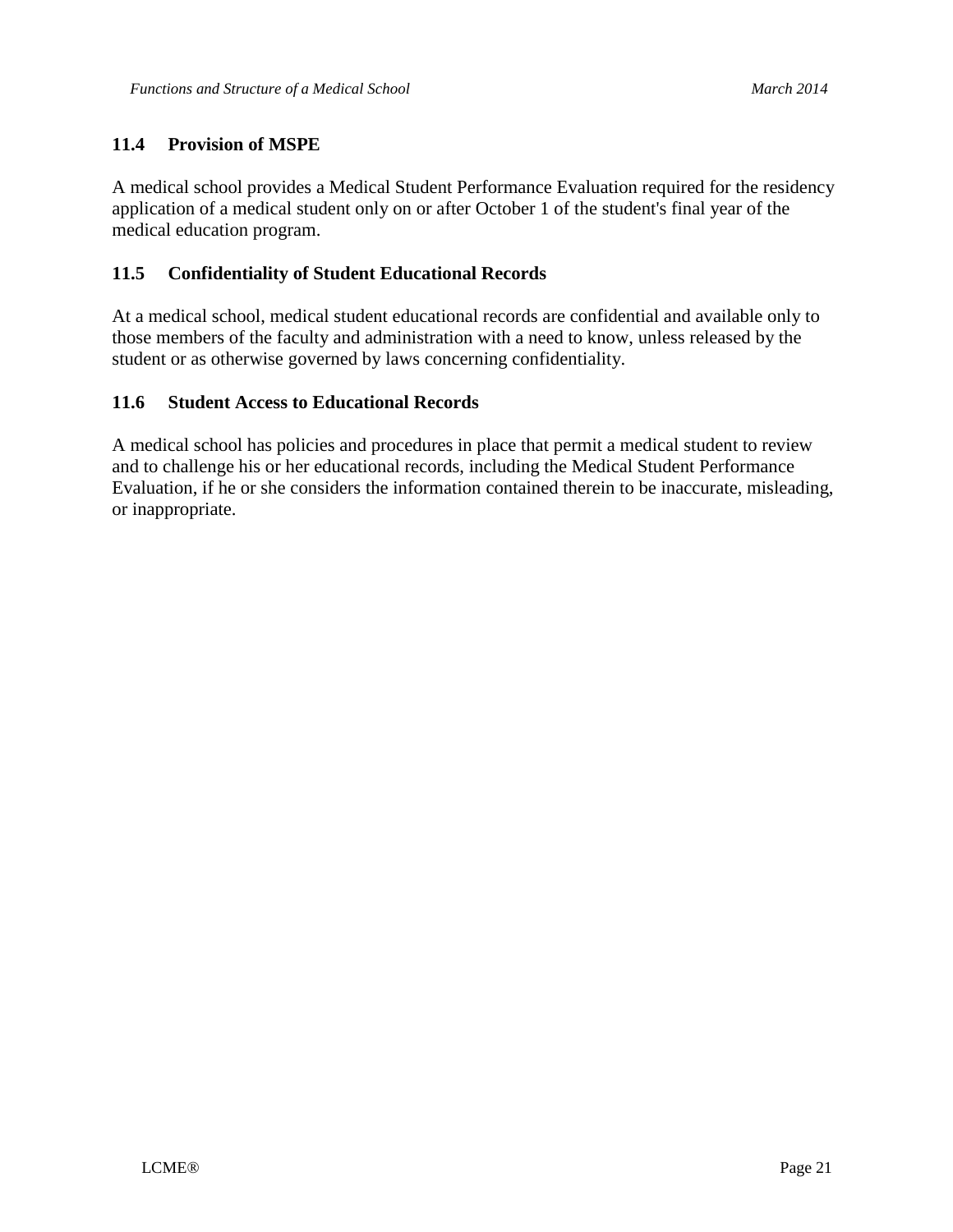## **Standard 12: Medical Student Health Services, Personal Counseling, and Financial Aid Services**

A medical school provides effective student services to all medical students to assist them in achieving the program's goals for its students. All medical students have the same rights and receive comparable services.

## **12.1 Financial Aid/Debt Management Counseling/Student Educational Debt**

A medical school provides its medical students with effective financial aid and debt management counseling and has mechanisms in place to minimize the impact of direct educational expenses (i.e., tuition, fees, books, supplies) on medical student indebtedness.

#### **12.2 Tuition Refund Policy**

A medical school has clear, reasonable, and fair policies for the refund of a medical student's tuition, fees, and other allowable payments (e.g., payments made for health or disability insurance, parking, housing, and other similar services for which a student may no longer be eligible following withdrawal).

#### **12.3 Personal Counseling/Well-Being Programs**

A medical school has in place an effective system of personal counseling for its medical students that includes programs to promote their well-being and to facilitate their adjustment to the physical and emotional demands of medical education.

#### **12.4 Student Access to Health Care Services**

A medical school provides its medical students with timely access to needed diagnostic, preventive, and therapeutic health services at sites in reasonable proximity to the locations of their required educational experiences and has policies and procedures in place that permit students to be excused from these experiences to seek needed care.

## **12.5 Non-Involvement of Providers of Student Health Services in Student Assessment/ Location of Student Health Records**

The health professionals who provide health services, including psychiatric/psychological counseling, to a medical student have no involvement in the academic assessment or promotion of the medical student receiving those services. A medical school ensures that medical student health records are maintained in accordance with legal requirements for security, privacy, confidentiality, and accessibility.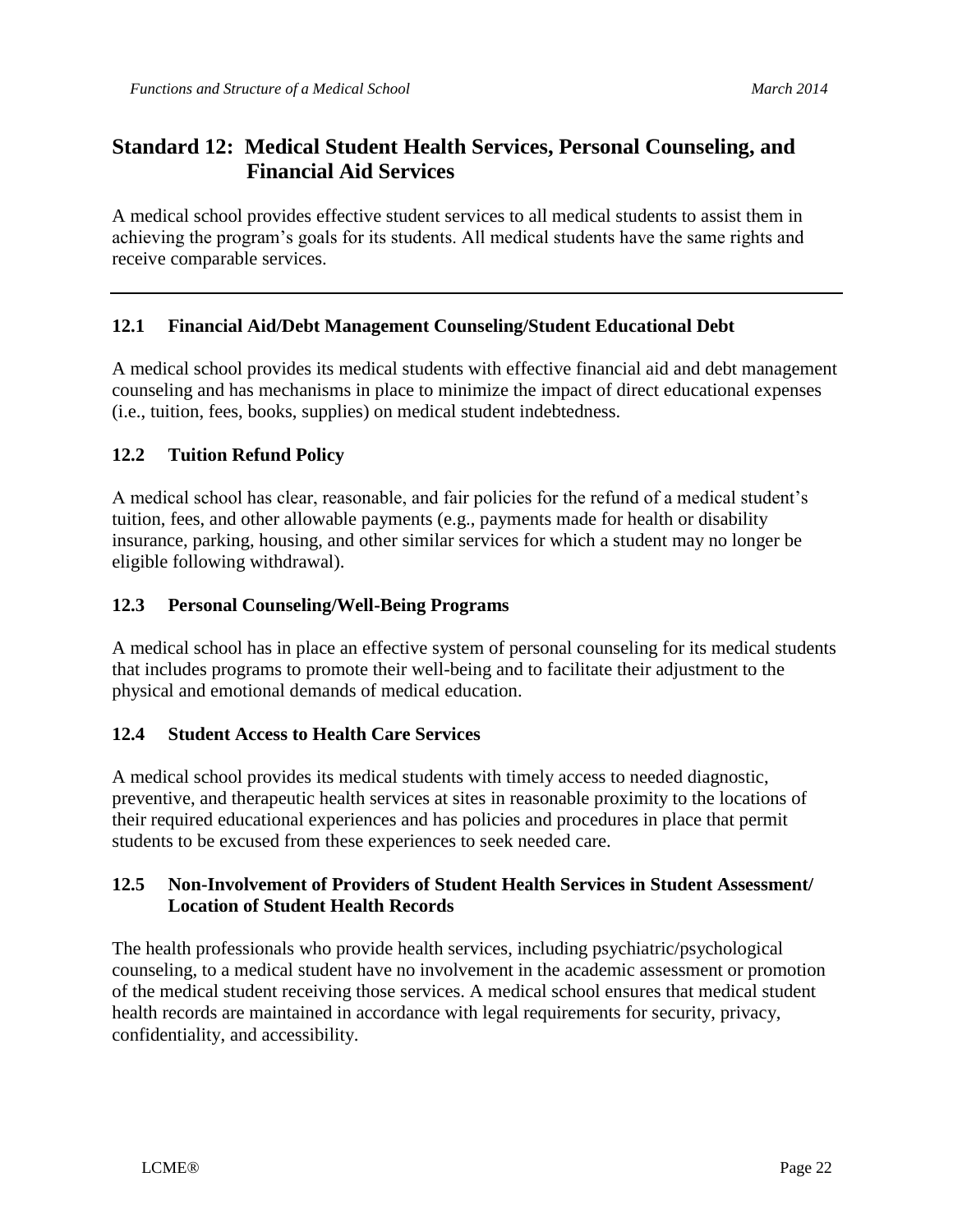#### **12.6 Student Access to Health and Disability Insurance**

A medical school ensures that health insurance is available to each medical student and his or her dependents and that each medical student has access to disability insurance.

#### **12.7 Immunization Guidelines**

A medical school follows accepted guidelines in determining immunization requirements for its medical students.

#### **12.8 Student Exposure Policies/Procedures**

A medical school has policies in place that effectively address medical student exposure to infectious and environmental hazards, including:

- The education of medical students about methods of prevention.
- The procedures for care and treatment after exposure, including a definition of financial responsibility.
- The effects of infectious and environmental disease or disability on medical student learning activities.

All registered medical students (including visiting students) are informed of these policies before undertaking any educational activities that would place them at risk. 3:55 PM 9/26/2014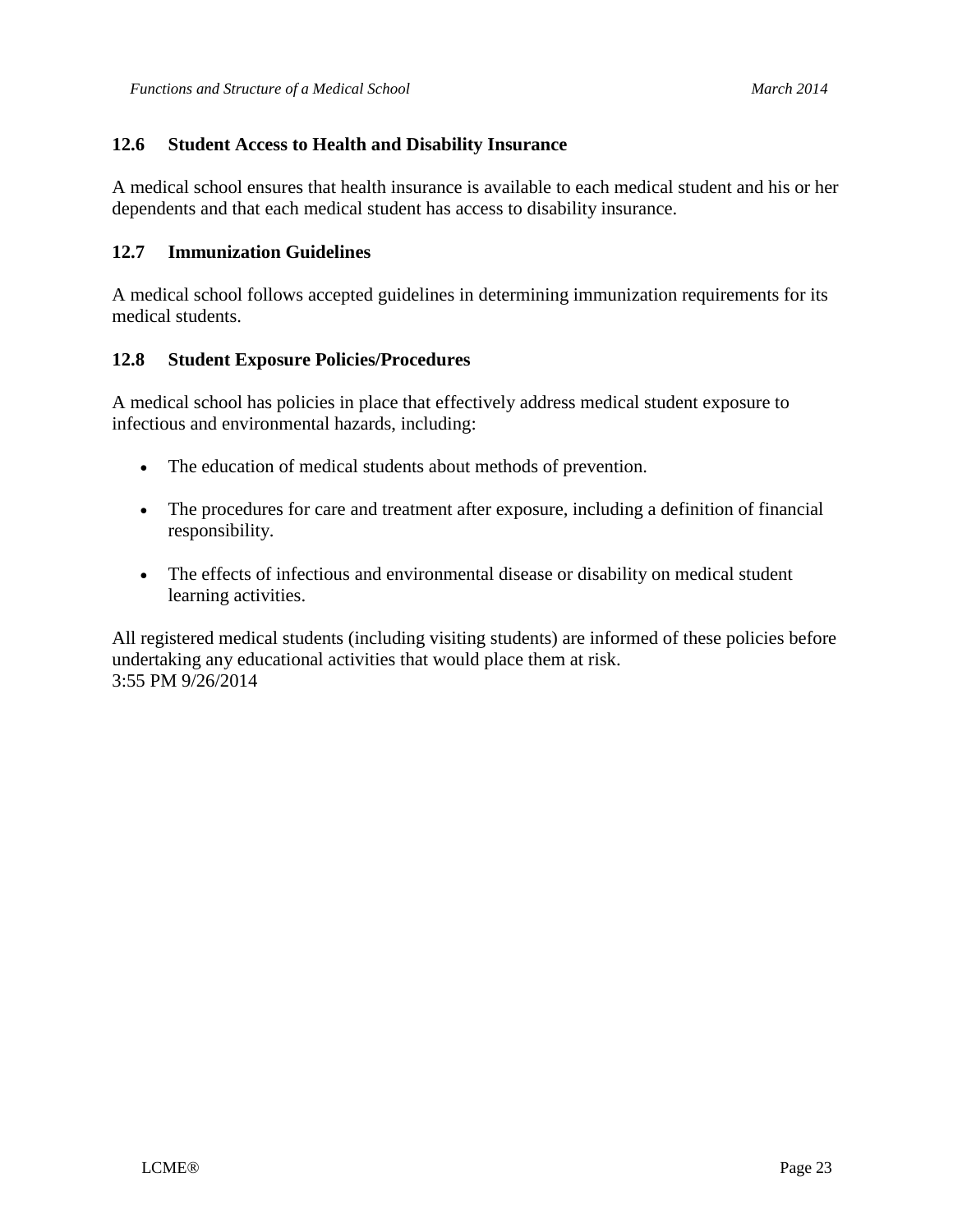# **MAPPING OF THE 2014-15 STANDARDS AND 2015-16 STANDARDS AND ELEMENTS SORTED BY 2014-2015 STANDARDS**

| 2014-2015<br>STANDARD | 2015-2016<br><b>ELEMENT</b> |
|-----------------------|-----------------------------|
| $IS-1$                | 1.1                         |
| $IS-2$                | deleted                     |
| $IS-3$                | 1.6                         |
| $IS-4$                | 1.5                         |
| $IS-5$                | 1.2                         |
| $IS-6$                | deleted                     |
| $IS-7$                | 2.1                         |
| $IS-8$                | 2.3                         |
| $IS-9$                | 2.3                         |
| $IS-10$               | 2.2                         |
| $IS-11$               | 2.4                         |
| $IS-12$               | 6.7                         |
| $IS-13$               | 3.2                         |
| $IS-14$               | 3.2                         |
| $IS-14-A$             | 6.6                         |
| $IS-16$               | 3.3 and 7.6                 |

| 2014-2015 | 2015-2016               |
|-----------|-------------------------|
| STANDARD  | <b>ELEMENT</b>          |
| $ED-1$    | 8.2                     |
| $ED-1-A$  | 6.1                     |
| $ED-2$    | 6.2 and 8.6             |
| $ED-3$    | 6.1                     |
| $ED-4$    | 6.8                     |
| $ED-5$    | reflected in Standard 7 |
| $ED-5-A$  | 6.3                     |
| $ED-6$    | 7.4                     |
| $ED-7$    | deleted                 |
| $ED-8$    | 8.7                     |
| $ED-9$    | 5.12                    |
| $ED-10$   | 7.1 and 7.2             |
| $ED-11$   | 7.1                     |
| $ED-12$   | 7.3                     |
| $ED-13$   | 7.2                     |
| $ED-14$   | 7.2                     |
| $ED-15$   | 7.2                     |
| $ED-16$   | 6.4                     |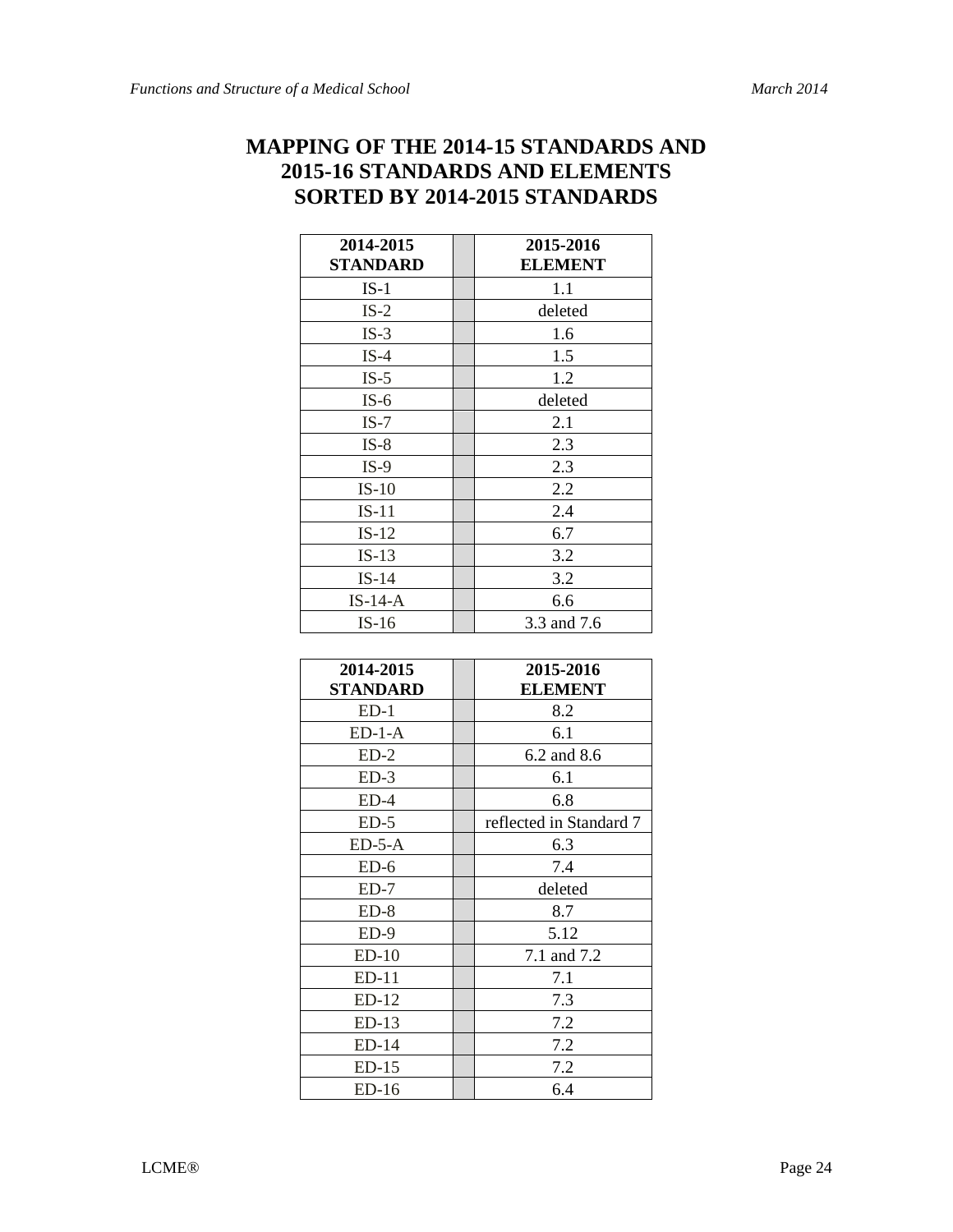| 2014-2015       | 2015-2016              |
|-----------------|------------------------|
| <b>STANDARD</b> | <b>ELEMENT</b>         |
| $ED-17$         | requested in data      |
|                 | collection instrument  |
| ED-17-A         | 7.3                    |
| $ED-18$         | 6.5                    |
| ED-19           | 7.8                    |
| ED-19-A         | 7.9                    |
| $ED-20$         | 7.5                    |
| $ED-21$         | 7.6                    |
| $ED-22$         | 7.6                    |
| $ED-23$         | 7.7                    |
| $ED-24$         | 9.1                    |
| $ED-25$         | 9.2                    |
| $ED-25-A$       | 9.3                    |
| $ED-26$         | 9.4                    |
| ED-27           | 9.4                    |
| $ED-28$         | 9.4                    |
| ED-29           | 9.6                    |
| $ED-30$         | 4.5 and 9.8            |
| ED-31           | 9.7                    |
| $ED-32$         | 9.5                    |
| ED-33           | 8.1                    |
| ED-34           | 8.3 and Standard 6     |
| ED-35           | 8.3                    |
| $ED-36$         | 5.2                    |
| ED-37           | 8.3                    |
| <b>ED-38</b>    | 8.8                    |
| ED-39           | 2.5                    |
| $ED-40$         | 2.5                    |
| ED-41           | 2.6                    |
| ED-42           | 9.9                    |
| $ED-43$         | 10.11                  |
|                 | reflected in Standards |
| <b>ED-44</b>    | 11 and 12              |
| ED-46           | 8.4                    |
| <b>ED-47</b>    | 8.5                    |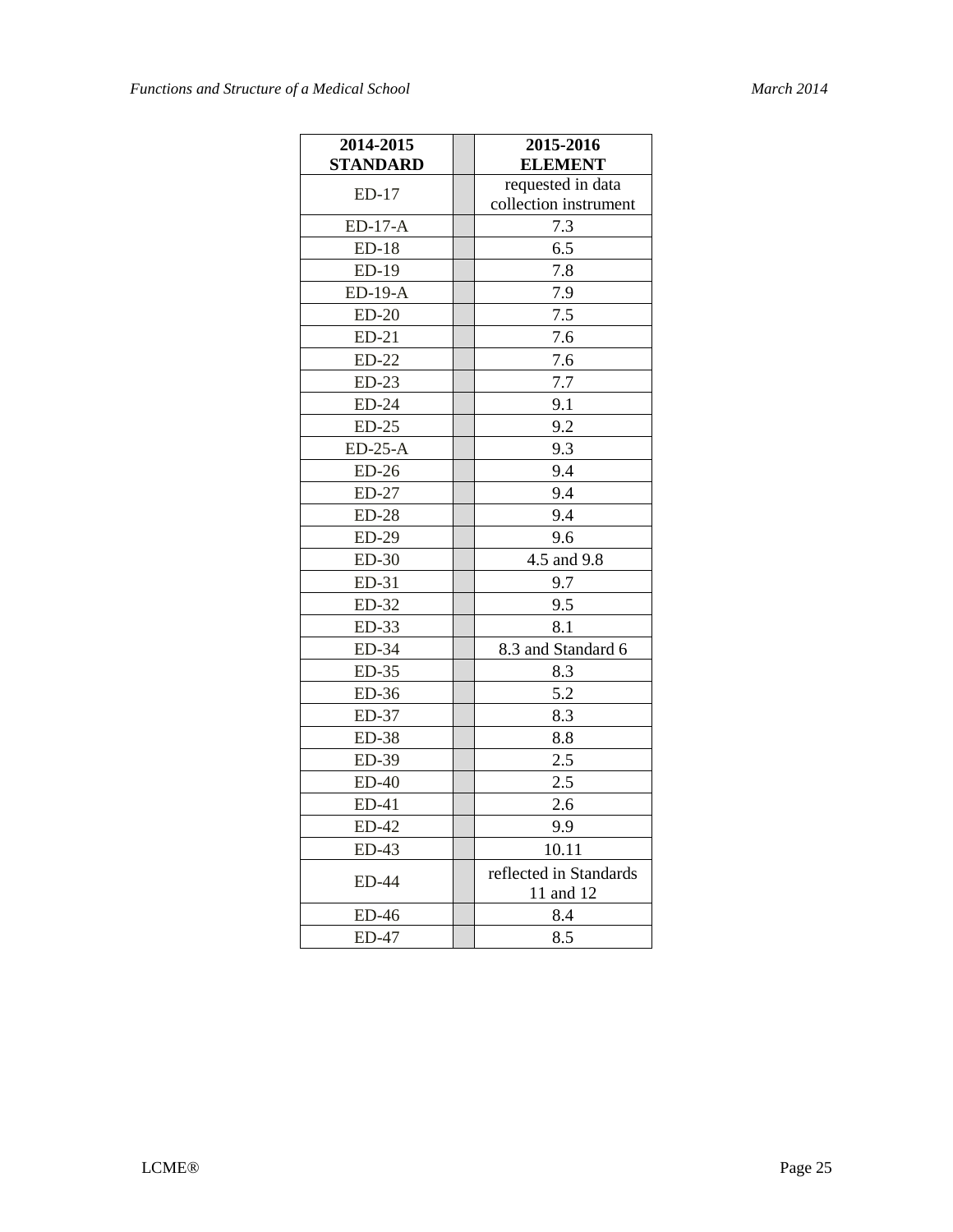| 2014-2015       | 2015-2016      |
|-----------------|----------------|
| <b>STANDARD</b> | <b>ELEMENT</b> |
| $MS-1$          | 10.1           |
| $MS-2$          | 10.1           |
| $MS-3$          | 10.3           |
| $MS-4$          | 10.2           |
| $MS-5$          | 10.4           |
| $MS-6$          | 10.4           |
| $MS-7$          | 10.2           |
| $MS-8$          | 3.3            |
| $MS-9$          | 10.5           |
| $MS-10$         | 10.6           |
| $MS-11$         | 10.3           |
| $MS-12$         | 5.10           |
| $MS-13$         | 10.7           |
| $MS-14$         | 10.7           |
| $MS-15$         | 10.8           |
| $MS-16$         | 10.9           |
| $MS-17$         | 10.10          |
| $MS-18$         | 11.1           |
| <b>MS-19</b>    | 11.2           |
| $MS-20$         | 11.3           |
| $MS-21$         | deleted        |
| $MS-22$         | 11.4           |
| $MS-23$         | 12.1           |
| $MS-24$         | 12.1           |
| $MS-25$         | 12.2           |
| $MS-26$         | 12.3           |
| $MS-27$         | 12.4           |
| $MS-27-A$       | 12.5           |
| $MS-28$         | 12.6           |
| <b>MS-29</b>    | 12.7           |
| $MS-30$         | 12.8           |
| $MS-31$         | 3.4            |
| $MS-31-A$       | 3.5            |
| $MS-32$         | 3.6            |
| $MS-33$         | 10.3           |
| MS-34           | 9.9            |
| $MS-35$         | 11.5           |
| MS-36           | 11.6           |
| MS-37           | 5.11           |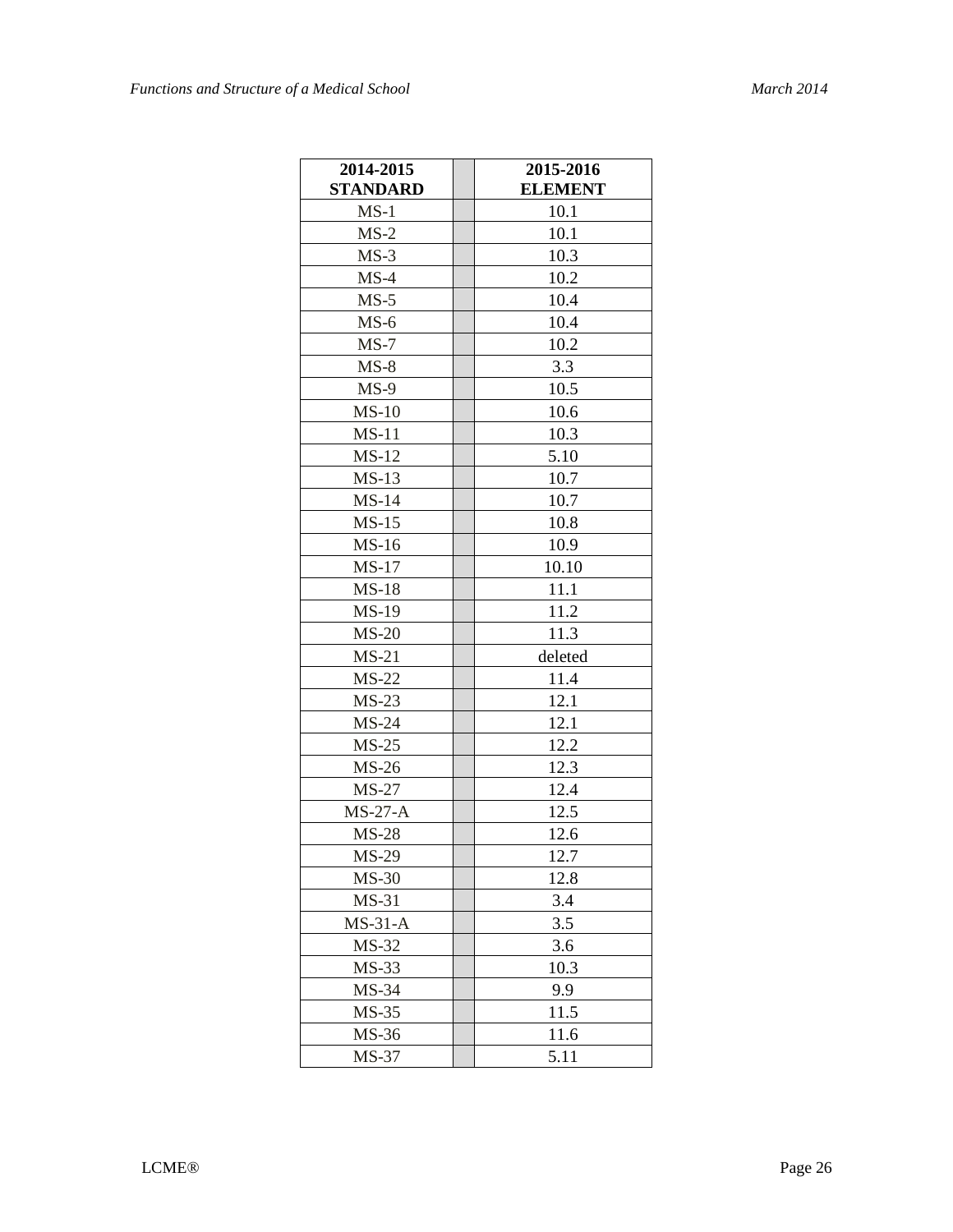| 2014-2015       | 2015-2016      |
|-----------------|----------------|
| <b>STANDARD</b> | <b>ELEMENT</b> |
| $FA-2$          | 4.1            |
| $FA-3$          | deleted        |
| $FA-4$          | 4.5            |
| $FA-5$          | 4.2            |
| $FA-6$          | 10.3 and 11.2  |
| $FA-7$          | 4.3            |
| $FA-8$          | 1.2            |
| $FA-9$          | 4.3            |
| $FA-10$         | 4.4            |
| FA-11           | 4.5            |
| $FA-12$         | 4.6            |
| $FA-13$         | 1.3            |
| FA-14           | 1.3            |

| 2014-2015       | 2015-2016      |
|-----------------|----------------|
| <b>STANDARD</b> | <b>ELEMENT</b> |
| $ER-1$          | 5.12           |
| $ER-2$          | 5.1            |
| $ER-3$          | 5.3            |
| $ER-4$          | 5.4            |
| $ER-5$          | 5.7            |
| $ER-6$          | 5.5            |
| ER-7            | 5.6 and 5.11   |
| ER-8            | 3.1            |
| ER-9            | 1.4 and 5.12   |
| ER-10           | 1.4            |
| ER-11           | 5.8            |
| ER-12           | 5.8            |
| ER-13           | 5.9            |
| ER-14           | 5.9            |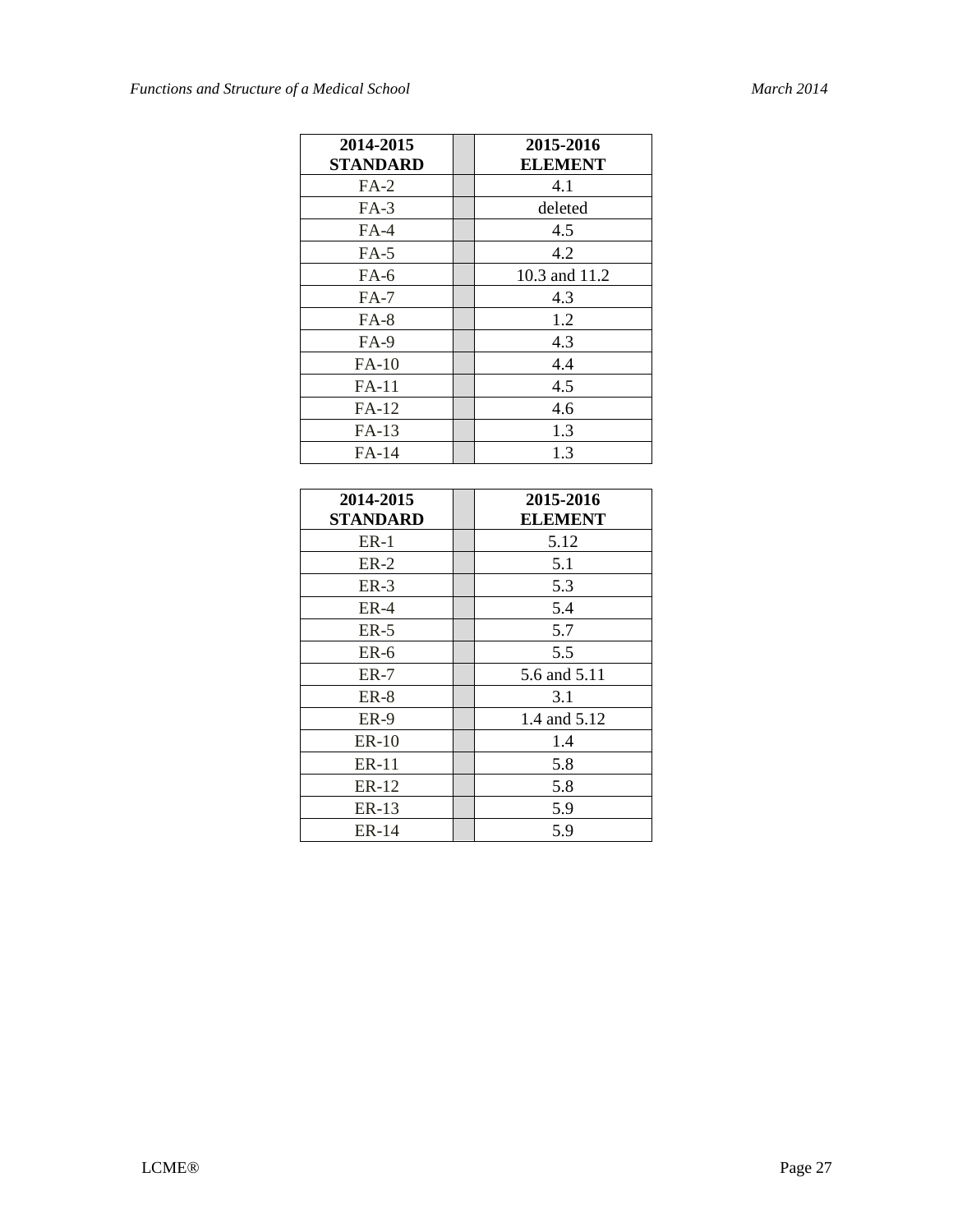# **MAPPING OF THE 2014-15 STANDARDS AND 2015-16 STANDARDS AND ELEMENTS SORTED BY 2015-2016 ELEMENTS**

| 2015-2016<br><b>ELEMENT</b> | <b>2014-15 STANDARD</b> |
|-----------------------------|-------------------------|
| 1.1                         | $IS-1$                  |
| 1.2                         | IS-5 and FA-8           |
| 1.3                         | FA-13 and FA-14         |
| 1.4                         | ER-9 and ER-10          |
| 1.5                         | $IS-4$                  |
| 1.6                         | $IS-3$                  |

| 2015-2016<br><b>ELEMENT</b> | 2014-15 STANDARD  |
|-----------------------------|-------------------|
| 2.1                         | $IS-7$            |
| 2.2                         | $IS-10$           |
| 2.3                         | $IS-8$ and $IS-9$ |
| 2.4                         | $IS-11$           |
| 2.5                         | ED-39 and ED-40   |
| 2.6                         | $ED-41$           |

| 2015-2016<br><b>ELEMENT</b> | <b>2014-15 STANDARD</b> |
|-----------------------------|-------------------------|
| 3.1                         | $ER-8$                  |
| 3.2                         | IS-13 and IS-14         |
| 3.3                         | IS-16 and $MS-8$        |
| 3.4                         | $MS-31$                 |
| 3.5                         | $MS-31-A$               |
| 3.6                         | $MS-32$                 |

| 2015-2016<br><b>ELEMENT</b> | <b>2014-15 STANDARD</b> |
|-----------------------------|-------------------------|
| 4.1                         | $FA-2$                  |
| 4.2                         | $FA-5$                  |
| 4.3                         | FA-7 and FA-9           |
| 4.4                         | $FA-10$                 |
| 4.5                         | ED-30, FA-4, FA-11      |
| 46                          | $FA-12$                 |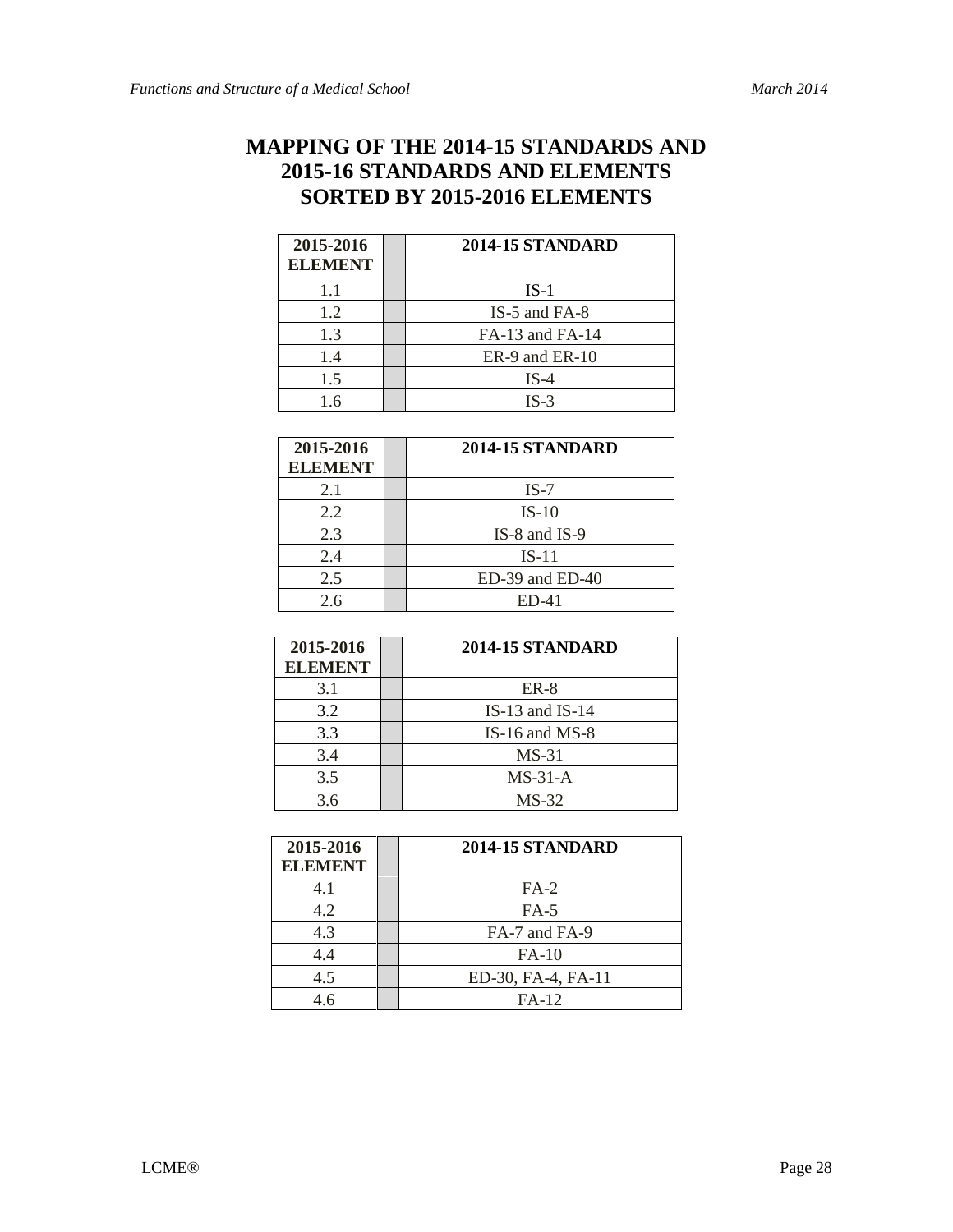| 2015-2016<br><b>ELEMENT</b> | <b>2014-15 STANDARD</b> |
|-----------------------------|-------------------------|
| 5.1                         | $ER-2$                  |
| 5.2                         | $ED-36$                 |
| 5.3                         | $ER-3$                  |
| 5.4                         | $ER-4$                  |
| 5.5                         | $ER-6$                  |
| 5.6                         | $ER-7$                  |
| 5.7                         | $ER-5$                  |
| 5.8                         | $ER-11$ and $ER-12$     |
| 5.9                         | $ER-13$ and $ER-14$     |
| 5.10                        | $MS-12$                 |
| 5.11                        | MS-37 and ER-7          |
| 5.12                        | ED-9, ER-1, ER-9        |

| 2015-2016      | <b>2014-15 STANDARD</b> |
|----------------|-------------------------|
| <b>ELEMENT</b> |                         |
| 6.1            | ED-1-A and ED-3         |
| 6.2            | $ED-2$                  |
| 6.3            | $ED-5-A$                |
| 6.4            | $ED-16$                 |
| 6.5            | $ED-18$                 |
| 6.6            | $IS-14-A$               |
| 6.7            | $IS-12$                 |
| 6.8            | $ED-4$                  |

| 2015-2016      | <b>2014-15 STANDARD</b>    |
|----------------|----------------------------|
| <b>ELEMENT</b> |                            |
| 7.1            | $ED-10$ and $ED-11$        |
| 7.2            | ED-10, ED-13, ED-14, ED-15 |
| 7.3            | $ED-12$ and $ED-17-A$      |
| 7.4            | $ED-6$                     |
| 7.5            | $ED-20$                    |
| 7.6            | IS-16, ED-21, ED-22        |
| 7.7            | $ED-23$                    |
| 7.8            | $ED-19$                    |
| 79             | $ED-19-A$                  |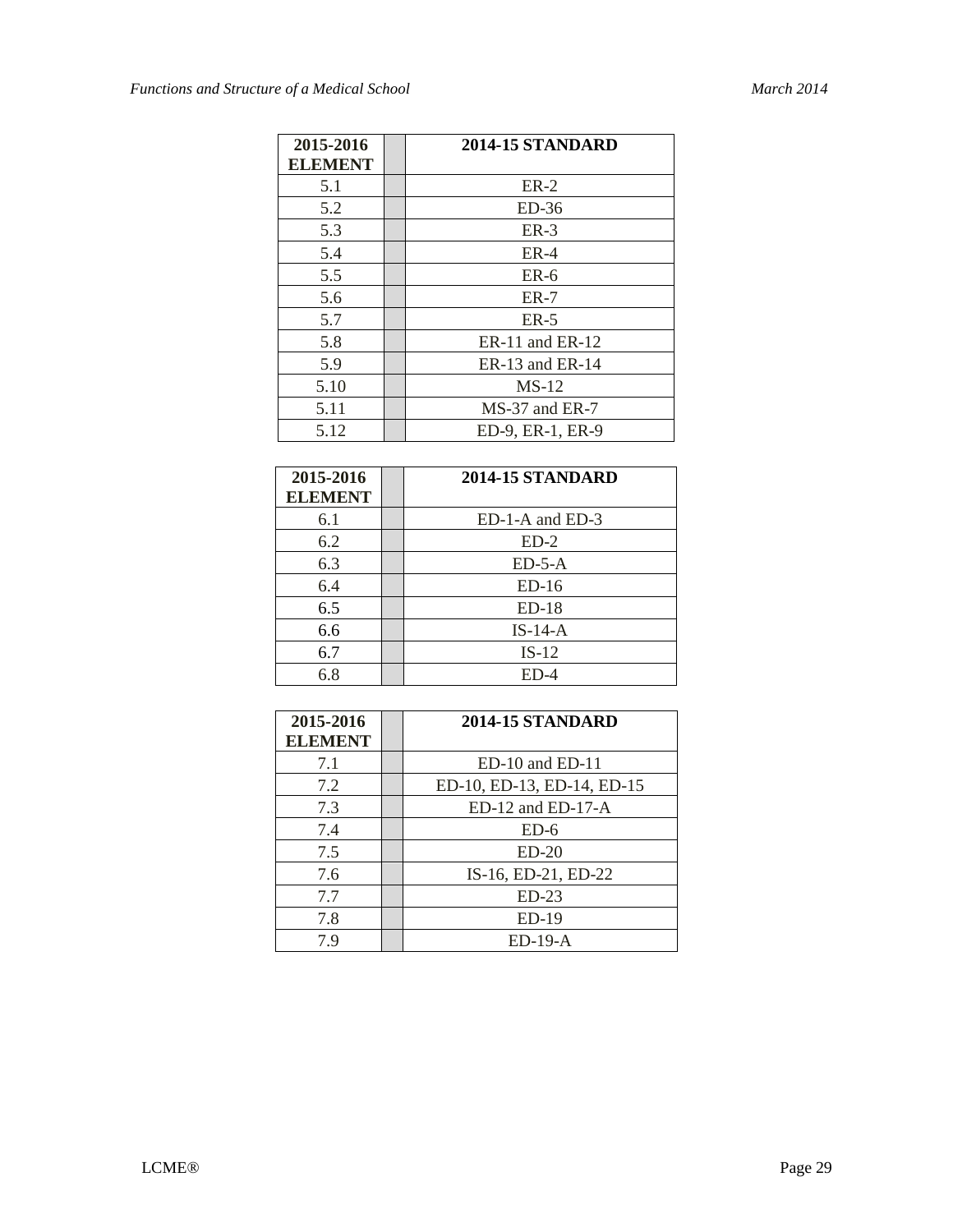| 2015-2016<br><b>ELEMENT</b> | <b>2014-15 STANDARD</b> |
|-----------------------------|-------------------------|
| 8.1                         | $ED-33$                 |
| 8.2                         | $ED-1$                  |
| 8.3                         | ED-34, ED-35, ED-37     |
| 8.4                         | $ED-46$                 |
| 8.5                         | $ED-47$                 |
| 8.6                         | $ED-2$                  |
| 8.7                         | $ED-8$                  |
| 8.8                         | <b>ED-38</b>            |

| 2015-2016      | <b>2014-15 STANDARD</b> |
|----------------|-------------------------|
| <b>ELEMENT</b> |                         |
| 9.1            | $ED-24$                 |
| 9.2            | $ED-25$                 |
| 9.3            | $ED-25-A$               |
| 9.4            | ED-26, ED-27, ED-28     |
| 9.5            | $ED-32$                 |
| 9.6            | $ED-29$                 |
| 9.7            | $ED-31$                 |
| 9.8            | $ED-30$                 |
| 9.9            | $ED-42$ and MS-34       |

| 2015-2016<br><b>ELEMENT</b> | <b>2014-15 STANDARD</b>  |
|-----------------------------|--------------------------|
| 10.1                        | MS-1 and MS-2            |
| 10.2                        | MS-4 and MS-7            |
| 10.3                        | MS-3, MS-11, MS-33, FA-6 |
| 10.4                        | $MS-5$ , $MS-6$          |
| 10.5                        | $MS-9$                   |
| 10.6                        | $MS-10$                  |
| 10.7                        | MS-13, MS-14             |
| 10.8                        | $MS-15$                  |
| 10.9                        | $MS-16$                  |
| 10.10                       | $MS-17$                  |
| 10.11                       | $ED-43$                  |